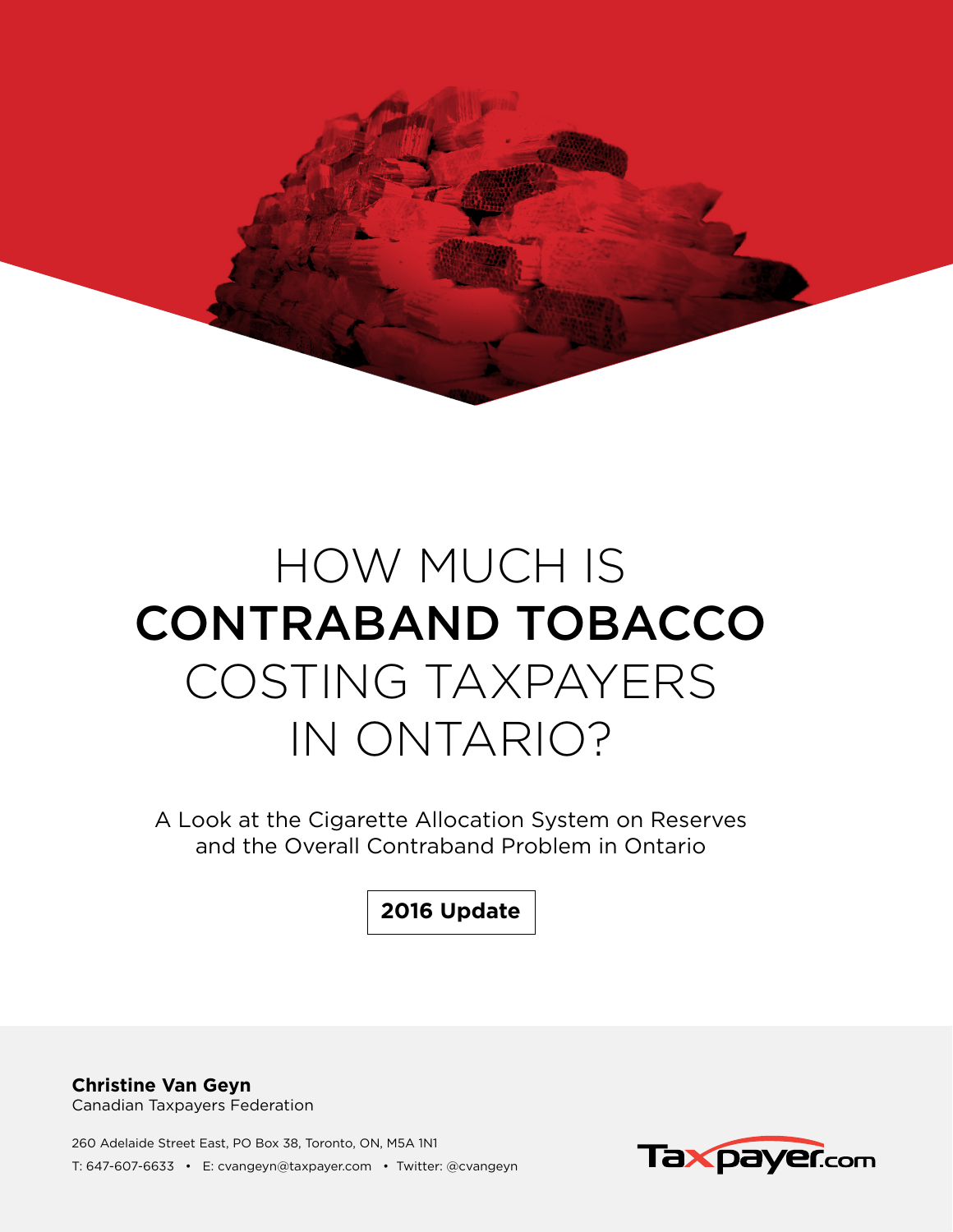# ABOUT THE CANADIAN TAXPAYERS FEDERATION



#### Canadian Taxpayers Federation – Ontario Office

260 Adelaide Street East, PO Box 38 Toronto, Ontario M5A 1N1

> Phone: 647-607-6633 Email: cvangeyn@gmail.com Twitter: @cvangeyn Website: www.taxpayer.com

> > Christine Van Geyn

The Canadian Taxpayers Federation (CTF) is a federally incorporated, not-for-profit citizen's group dedicated to lower taxes, less waste and accountable government. The CTF was founded in Saskatchewan in 1990 when the Association of Saskatchewan Taxpayers and the Resolution One Association of Alberta joined forces to create a national taxpayers organization. Today, the CTF has 89,000 supporters nationwide.

The CTF maintains a federal office in Ottawa and regional offices in British Columbia, Alberta, Prairie (SK and MB), Ontario, Quebec and Atlantic Canada. Regional offices conduct research and advocacy activities specific to their provinces in addition to acting as regional organizers of Canada-wide initiatives.

CTF offices field hundreds of media interviews each month, hold press conferences and issue regular news releases, commentaries, online postings and publications to advocate on behalf of CTF supporters. CTF representatives speak at functions, make presentations to government, meet with politicians, and organize petition drives, events and campaigns to mobilize citizens to affect public policy change. Each week CTF offices send out Let's Talk Taxes commentaries to more than 800 media outlets and personalities across Canada.

Any Canadian taxpayer committed to the CTF's mission is welcome to join at no cost and receive issue and Action Updates.Financial supporters can additionally receive the CTF's flagship publication The Taxpayer magazine published four times a year.

The CTF is independent of any institutional or partisan affiliations. All CTF staff, board and representatives are prohibited from holding a membership in any political party. In 2014-15 the CTF raised \$4.7 million on the strength of 30,663 donations. Donations to the CTF are not deductible as a charitable contribution.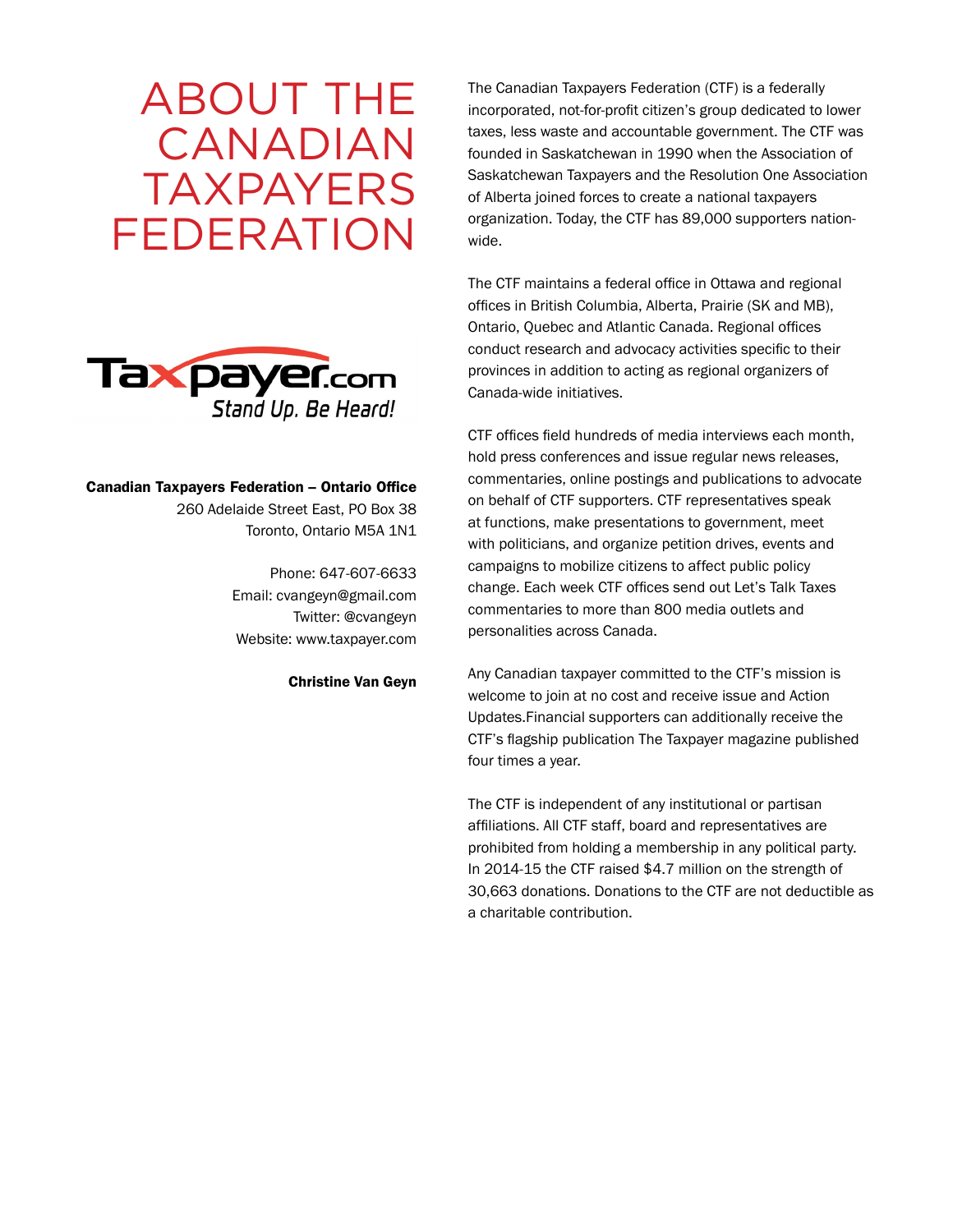# TABLE OF CONTENTS

| I - Summary of Main Findings                                 | 1              |
|--------------------------------------------------------------|----------------|
| II - Introduction                                            | $\overline{2}$ |
| III - Why contraband tobacco matters                         | 3              |
| IV - Tobacco Taxes                                           | 6              |
| V - Legal Tobacco Sold on Reserves                           | 8              |
| VI - Contraband Allocation Tobacco                           | 15             |
| VII - Tax Loss from On-Reserve Contraband Allocation Tobacco | 18             |
| VIII - Total tax evasion from contraband tobacco in Ontario  | 22             |
| IX – Plain Packaging and Contraband Tobacco                  | 25             |
| X - Conclusion and Recommendations                           | 27             |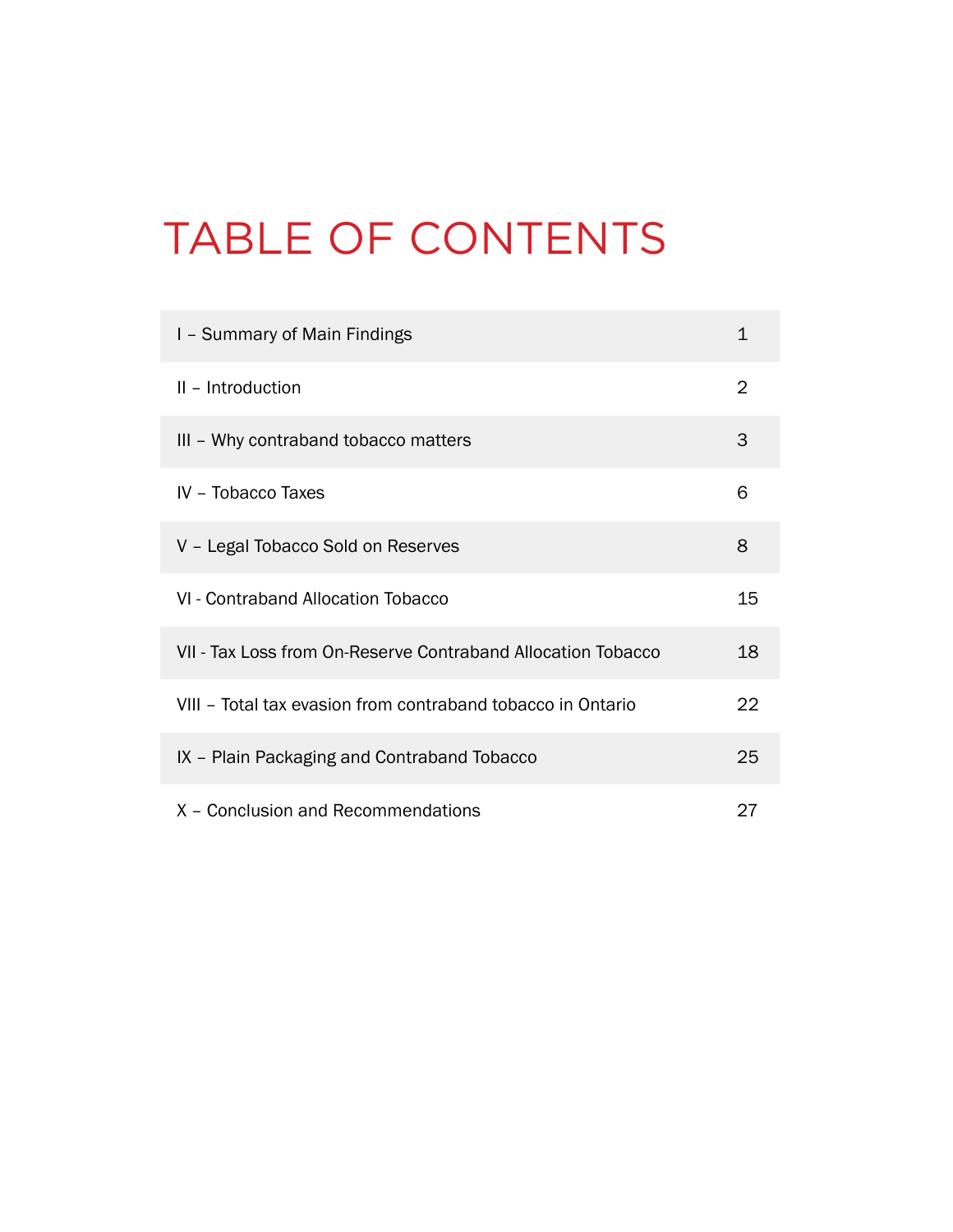# I SUMMARY OF MAIN FINDINGS

CTF Finding: The *overal*l contraband tobacco trade in Ontario cost between an estimated \$832.6 million to \$1.22 billion in lost federal and provincial tax revenue in 2014-15. This adds up to an estimated \$5.9 billion to \$9.2 billion over the last eight years.

CTF Finding: Between 260 and 393 million grams of contraband allocation tobacco was sold in Ontario on reserves in 2014-15, and between 2.291 and 3.45 billion grams over the last eight years. That's between 2.87 and 4.33 billion cigarettes over the last eight years. At its high end, that is 24 million packs in 2013-14, and 173 million packs over the last eight years.*<sup>1</sup>*

CTF Finding: In 2014-15 between 47% and 72% of all reported sales of tax-exempt allocation tobacco on Ontario aboriginal reserves were made illegally to people who were not Status Indians. This has created an estimated tax hole for the government of between \$407 million and \$617 million over the last eight years, averaging \$77.1 million per year. This has been increasing over time, spiking at between \$68 million and \$102 million in 2012-13.

CTF Finding: If all recorded allocation tobacco sold on Ontario reserves was for personal, legal use, Status Indians who are smokers would need to consume an estimated equivalent of 26 to 61 cigarettes a day. At its high end, that is almost 2 and a halfpacks a day.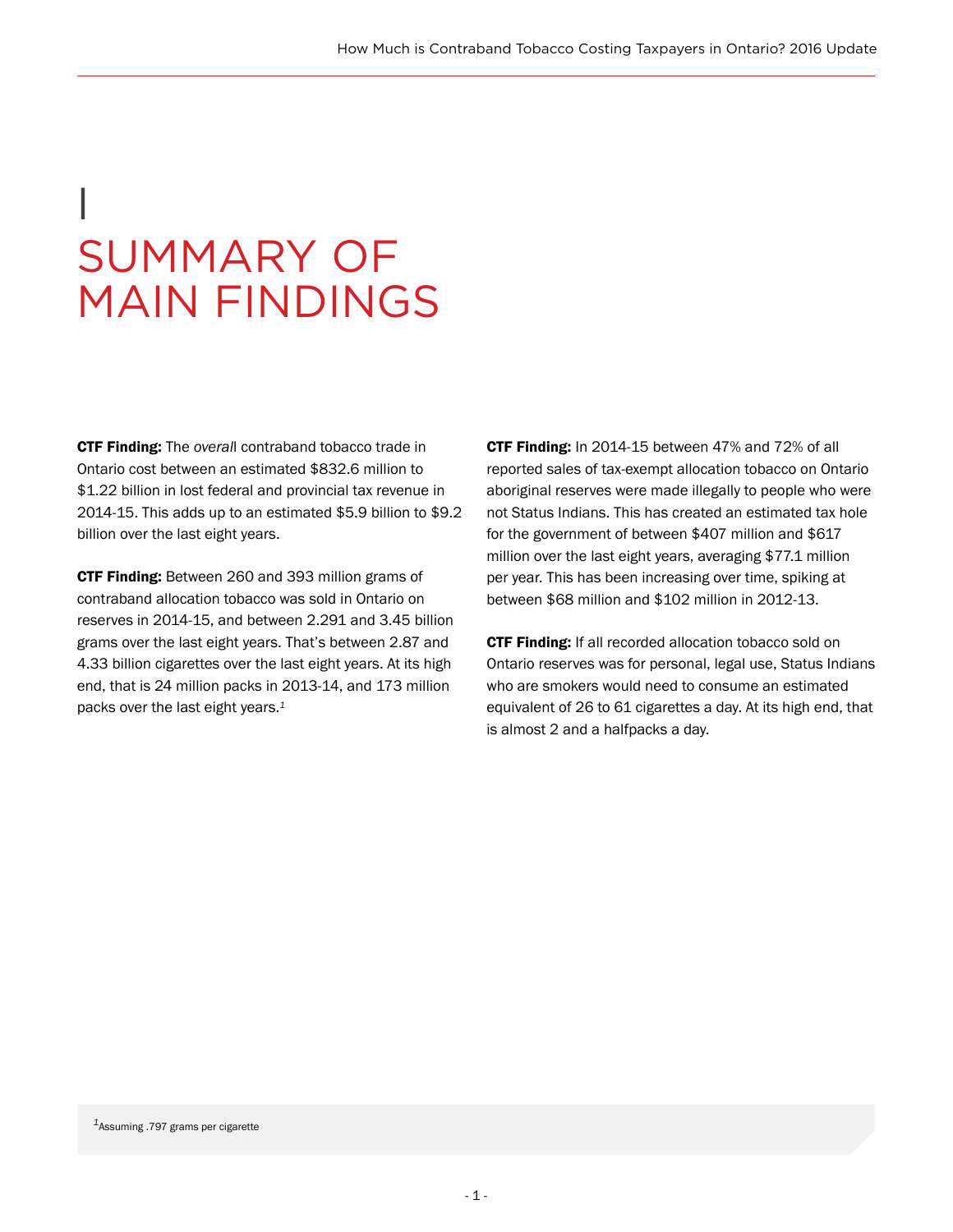# II INTRODUCTION: CONTRABAND TOBACCO

All tobacco sold in Canada is supposed to be sold from registered tobacco dealers, normal corner stores, grocery stores and tobacconists. Tobacco sold from these retailers are required, by law, to be marked with a stamp indicating that the wholesaler of that tobacco has paid the taxes and duties to the federal and provincial governments. This is known as 'marked tobacco.'

However, in some regions of the country – particularly in Ontario and Quebec – it's not uncommon for people to purchase 'unmarked tobacco' from an aboriginal reserve 'smoke shack' or from people working within the black market, selling bags of 'unmarked' cigarettes from the trunk of their car. While some contraband tobacco might still have a federal or provincial stamp on it, it is largely described as 'unmarked tobacco.' This means the tax has not been paid to the provincial and federal governments and as such, is usually significantly less expensive – hence its attractiveness.

One portion of 'unmarked'tobacco that is sold in Canada comes from a government established system to provide cigarettes to aboriginal reserves. Aboriginal reserves are allotted a ration of unmarked cigarettes for personal consumption through the Ontario government's Cigarette Allocation System (CAS). Of course, outside of the CAS, large quantities of 'unmarked' cigarettes make their way into the black market from aboriginal reserves as well. Even within the CAS however, the majority of tobacco sold on reserve ends up in the black market, as this report will demonstrate.

It is legal to sell this allocation tobacco on aboriginal reserves to Status Indians. However, when this allocation tobacco is sold to those who are not Status Indians, it is considered 'contraband tobacco.'

Contraband tobacco can come in several forms. Broadly, it is defined as any product that violates federal and/or provincial laws relating to tobacco taxation, manufacturing and distribution. This includes tax-exempt allocation tobacco sold from reserves to those who are not Status Indians, the sale of illegally imported tobacco without duties, stolen tobacco, tobacco produced in clandestine tobacco factories, and tobacco produced during off-hours (and off-the-books) in otherwise legitimate factories.*<sup>2</sup>*

The contraband tobacco trade has exploded over the last decade for several reasons. Chief among these are the incentives created by high tobacco excise taxes. As tobacco taxes have risen, so has the incentive to smuggle, produce and sell tobacco without the oversight of government, and therefore taxes.

Contraband tobacco is a wide-ranging problem with many tentacles. Because most aspects of the trade operate underground – often involving organized crime – it is extremely difficult to quantify. One aspect of the trade however – the sale of tax-free allocation tobacco to aboriginal reserves – is tracked by the Ontario government. Through Freedom of Information laws, the Canadian Taxpayers Federation (CTF) has obtained key Ontario government data that allows us to examine and estimate contraband allocation tobacco sold from reserves to those who are not Status Indians.

*<sup>2</sup>*Gabler, Nachum."Combating the Contraband Tobacco Trade in Canada." Fraser Institute. December 2011. [http://www.fraserinstitute.org/research-news/](http://www.fraserinstitute.org/research-news/display.aspx?id=2147483963) [display.aspx?id=2147483963](http://www.fraserinstitute.org/research-news/display.aspx?id=2147483963)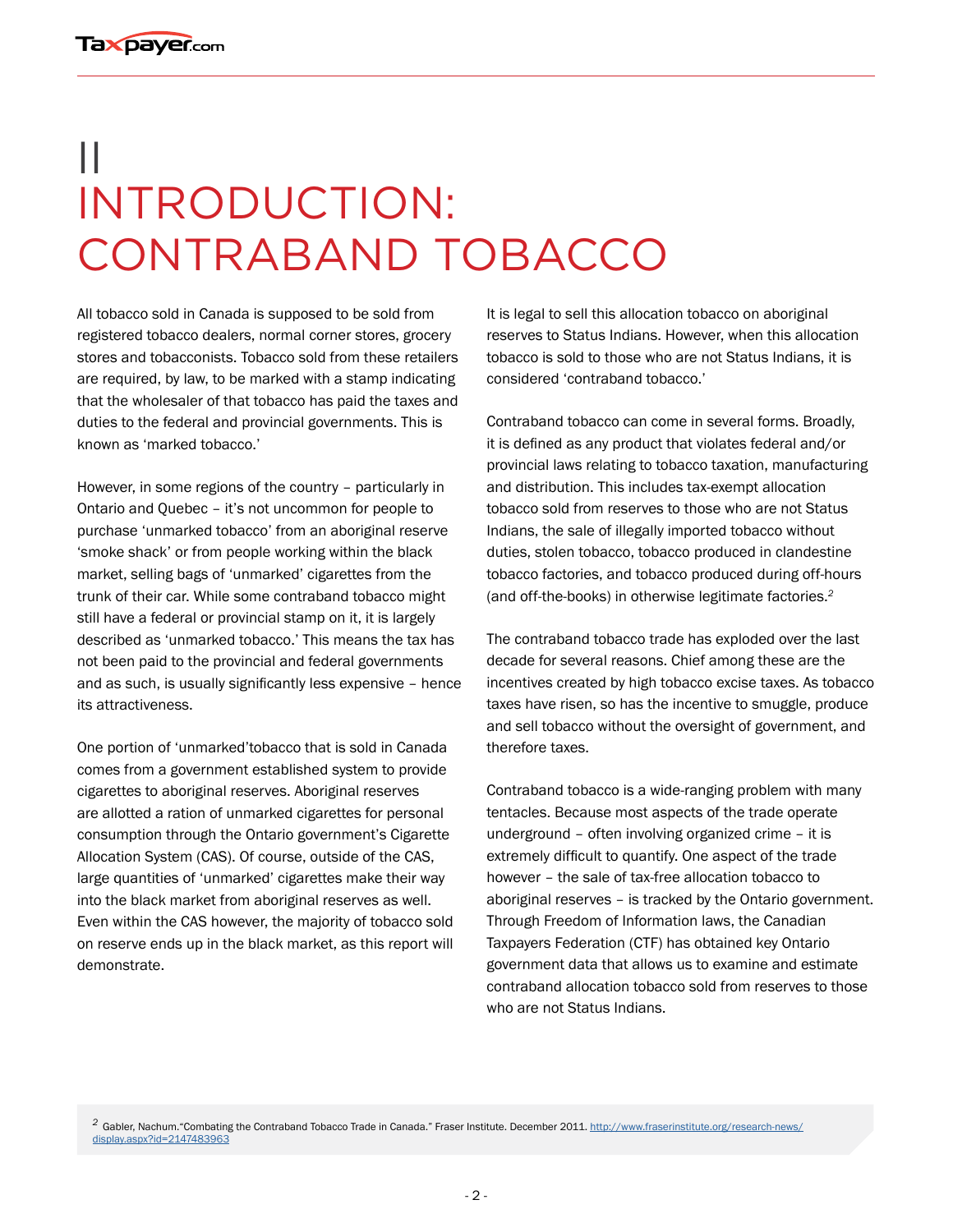# III WHY CONTRABAND TOBACCO MATTERS

## **TAX EVASION**

Contraband tobacco is a major source of tax evasion in Canada. Despite the popularity of politicians cracking down on 'tax-cheats' and being seen to 'fight smoking,' cracking down on contraband tobacco remains politically sensitive. This is likely attributable to the inconvenient fact that the sale of illegal, contraband tobacco is a major source of income for some on-reserve Status Indians.

As a member of the *National Coalition Against Contraband Tobacco* (NCACT), the CTF believes that taxation should be low, efficient, fair and equal. We believe tobacco taxes should apply to all Canadians equally.

### **UNFAIR TO LAW-ABIDING MERCHANTS**

The sale of contraband tobacco creates an unfair disadvantage for merchants. Convenience store and gas station owners are forced to compete on radically uneven grounds. According to the *Canadian Convenience Stores Association*, its members lose an average of \$115,000 in sales every year due to contraband tobacco.*<sup>3</sup>*While the damage caused to law-abiding small businesses is beyond the scope of this report, it should be considered of equal importance to the damage done to taxpayers more broadly.

# **EVASION OF ANTI-SMOKING EFFORTS**

Contraband tobacco evades not only the governments' taxes, but also its anti-smoking campaigns. In many cases, contraband tobacco does not have any warning labels affixed, which are designed to educate and repel smokers from the product. Instead, they often are sold in non-descript plastic bags without anything indicating the harmful effects of tobacco.

#### A tale of two cigarettes

Legal, marked cigarettes contain mandatory government warnings to disourage use.

Most tax-free cigarettes contain no warning of any kind.



*Warning label on legal, marked cigarettes. Photograph: Health Canada*



<sup>2</sup> Benzie, Robert and Brennan, Richard. "\$2 billion in tax revenue up in smoke." November 15, 2009. The Toronto Star. http://www.thestar.com/news/investigations/article/726038--2-billion-in-tax-revenue-up-in-smoke. Accessed November 3, 2015.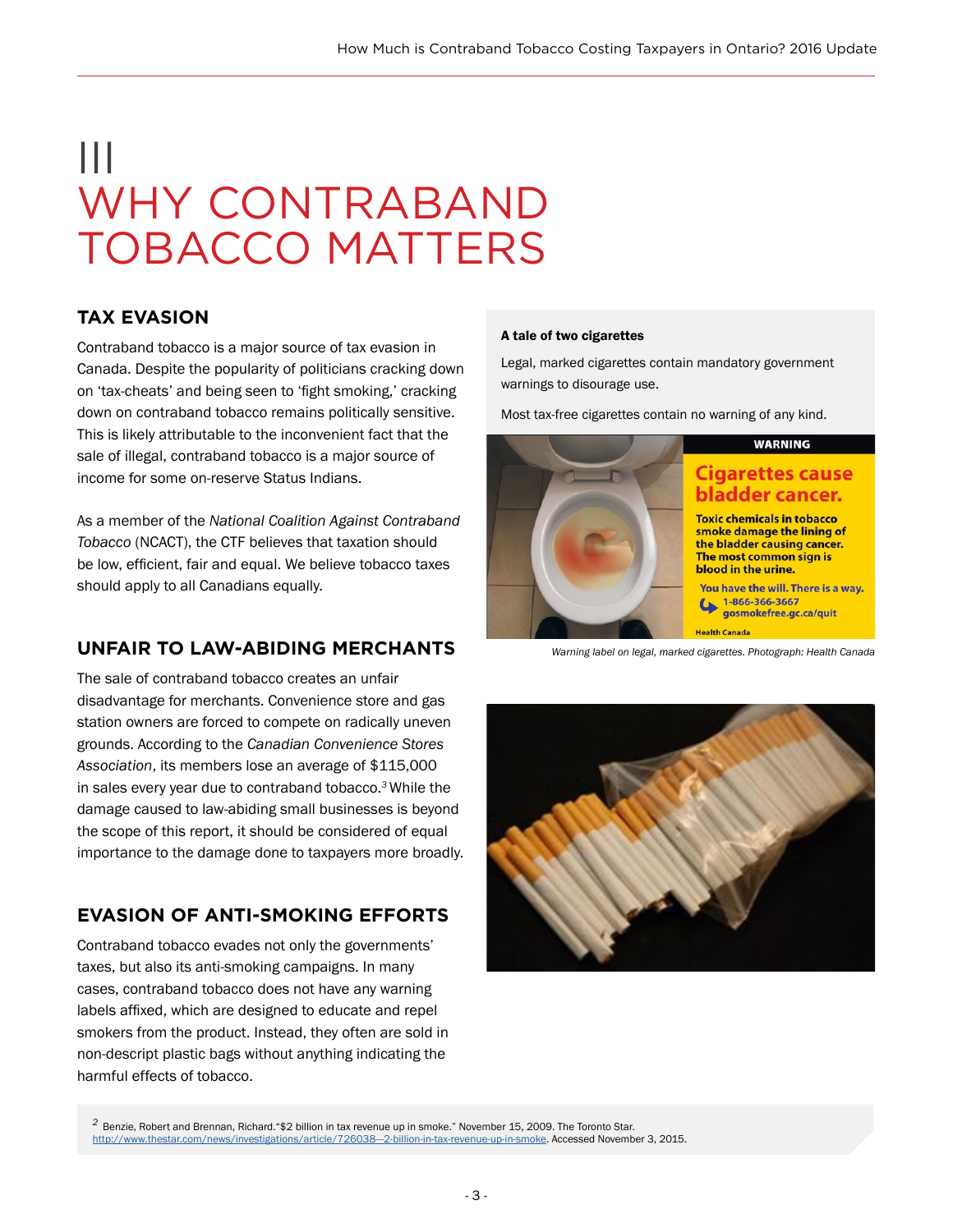

The government of Ontario requires that merchants hide tobacco products behind a visual barrier. This is done so that the 'power wall' of tobacco products is not used as an effective advertising instrument to potential smokers – youth in particular. By contrast, tobacco products sold from on-reserve 'smoke shacks' are often not hidden behind visual barriers as they are in off-reserve vendors.





Smoke Shack Display

Most importantly, contraband tobacco is able to beat the market price of legal tobacco several times over. This makes it easily accessible and affordable for anyone, including children. Since one of the objectives of high tobacco taxes is to dissuade people from smoking through economic disincentives, contraband tobacco renders this tool weak and ineffective.

### **SUPPLY TO UNDER-AGE SMOKERS – CIGARETTE BUTTS DON'T LIE**

A 2013 study found that on average, 21% of the 18,000 cigarette butts collected from 136 different locations in Ontario (hospitals, schools, casinos, GO train stations, malls, etc.) were illegal. That's approximately one in every five cigarettes.*<sup>4</sup>* Contraband tobacco is easily available to under-age smokers and is a major source of tobacco for youth.

### **SMOKING RATES FOR ABORIGINALS**

The tax-free status of tobacco on-reserve – including legal allocation tobacco for personal use by Status Indians – makes anti-smoking efforts extremely ineffective for aboriginals. Aboriginals have a higher than average smoking rate, with some studies finding aboriginal smoking rates on average twice as high as non-Aboriginals Canadians.*<sup>5</sup>*We have relied on an on-reserve aboriginal smoking rate of 43.2%, based on data from the First Nations Information Governance Centre.*<sup>6</sup>* However, some data suggests an even higher smoking rate of 59% for on reserve Status Indians.*<sup>7</sup>*

According to a report by *Physicians for a Smoke-Free Canada*, "already high rates of tobacco use in First Nation communities will increase further still and no credible antitobacco efforts can be mounted as long as cigarettes are easily available at bargain-basement prices."*8*

*<sup>4</sup>*Canadian Convenience Stores Association, 'Contraband Tobacco Butt Study'. December 9, 2013. <http://ontariocstores.ca/shocking-contraband-butt-study-results/>

*<sup>5</sup>* Physicians for a Smoke Free Canada, 'Smoking among Aboriginal Canadians'. February, 2013.<http://www.smoke-free.ca/factsheets/pdf/cchs/aboriginal.pdf>

- *<sup>6</sup>* First Nations Information Governance Centre, 'Survey RHS 2008/10"[.http://data.fnigc.ca/online](http://data.fnigc.ca/online)
- *<sup>7</sup>* Health Canada, 'First Nations and Inuit Health Tobacco'. June 24, 2014. <http://www.hc-sc.gc.ca/fniah-spnia/substan/tobac-tabac/index-eng.php>
- *<sup>8</sup>*"Towards effective tobacco control in First Nations and Inuit communities." [Physicians for a Smoke Free Canada. March 2007. http://www.smoke-free.ca/pdf\\_1/Effective%20tobacco%20control%203.pdf](Physicians for a Smoke Free Canada. March 2007. http://www.smoke-free.ca/pdf_1/Effective%20tobacco%2)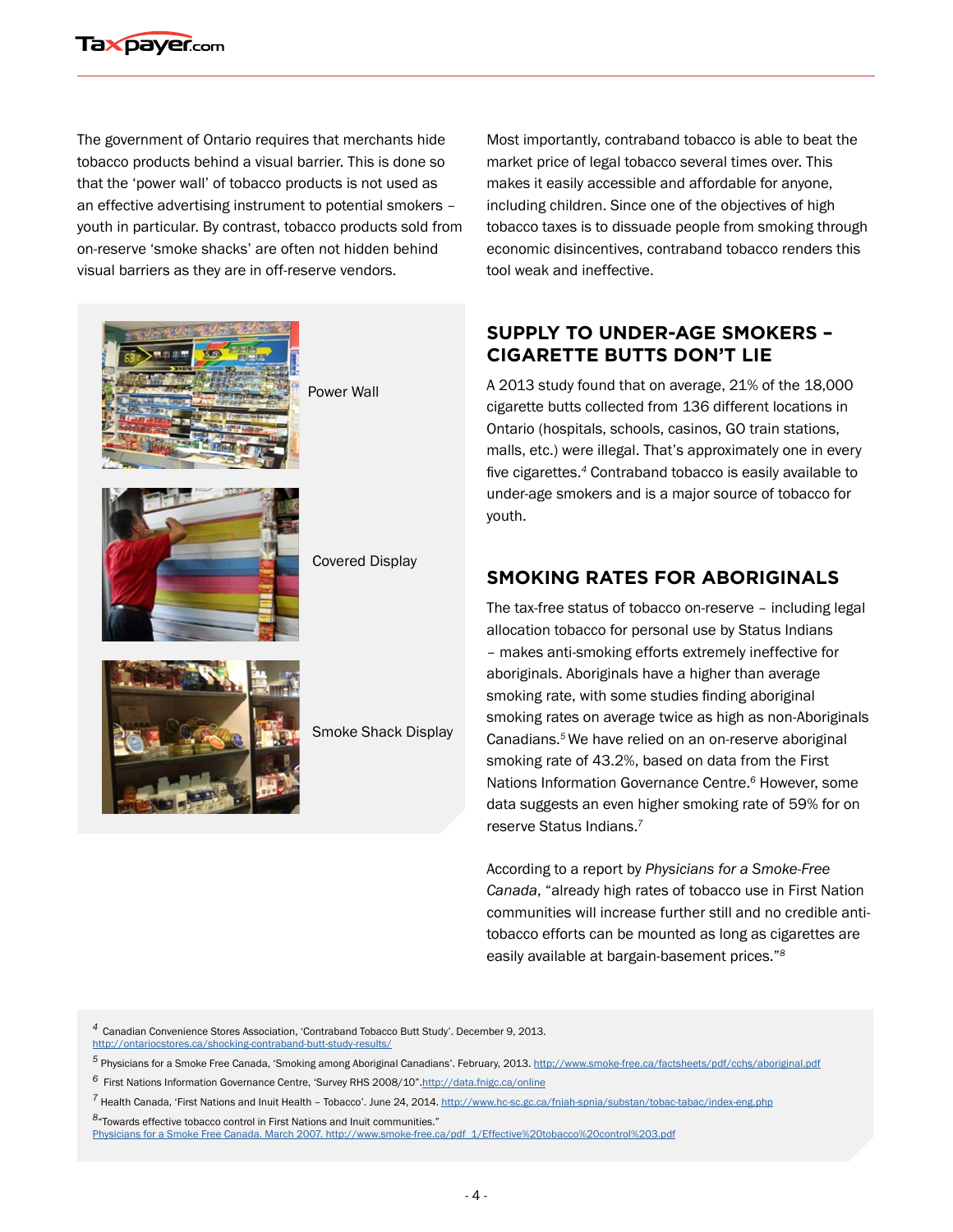#### **ORGANIZED CRIME**

Contraband tobacco is also a major source of revenue for organized crime. According to the RCMP, trafficking in contraband tobacco involves over 175 criminal organizations,*<sup>9</sup>* including the Hells Angels.

The RCMP make regular raids against illegal tobacco operations across Canada. For example, in January 2014, the RCMP seized 964,800 contraband cigarettes as well as six firearms during a raid at Dakota Plains First Nation.*<sup>10</sup>*

By creating an incentive for the black market, government policy creates a large source of revenue for the worst elements of society.

### **UNFAIR TO LAW-ABIDING SMOKERS**

Finally, the sale of contraband tobacco is unfair to lawabiding smokers. Smokers who buy their tobacco from legitimate merchants make a substantial contribution to government revenues. In November 2014, 40% of cigarettes purchased within the most recent four weeks in Ontario were contraband.*<sup>11</sup>*It is simply unfair to those smokers who pay their taxes that others may choose to buy illegally from tax-exempt dealers.



*<sup>9</sup>*Elliott, William J.S..Public Safety Canada.Royal Canadian Mounted Police.2011 Contraband Tobacco Enforcement Strategy. Ottawa: Her Majesty the Queen in Right of Canada, 2011. <http://www.rcmp-grc.gc.ca/pubs/tobac-tabac/2011-contr-strat/2011-eng.pdf>

*<sup>11</sup>* National Coalition Against Contraband Tobacco, 'Contraband Tobacco Monitoring Survey Results, October 2013 – October 2014'. November 28, 2014. [http://stopcontrabandtobacco.ca/wp-content/uploads/2012/02/NCACT\\_CONTRABANDMONITOR\\_2014-11\\_ONTARIO\\_ForPR.pdf](http://stopcontrabandtobacco.ca/wp-content/uploads/2012/02/NCACT_CONTRABANDMONITOR_2014-11_ONTARIO_F)

*<sup>10</sup>* Royal Canadian Mounted Police, 'RCMP and Manitoba Finance make large seizure of contraband tobacco and firearms during Project Debit'. January 30, 2014. <http://www.rcmp-grc.gc.ca/mb/news-nouvelles/2014/project-debit-20140120-eng.htm>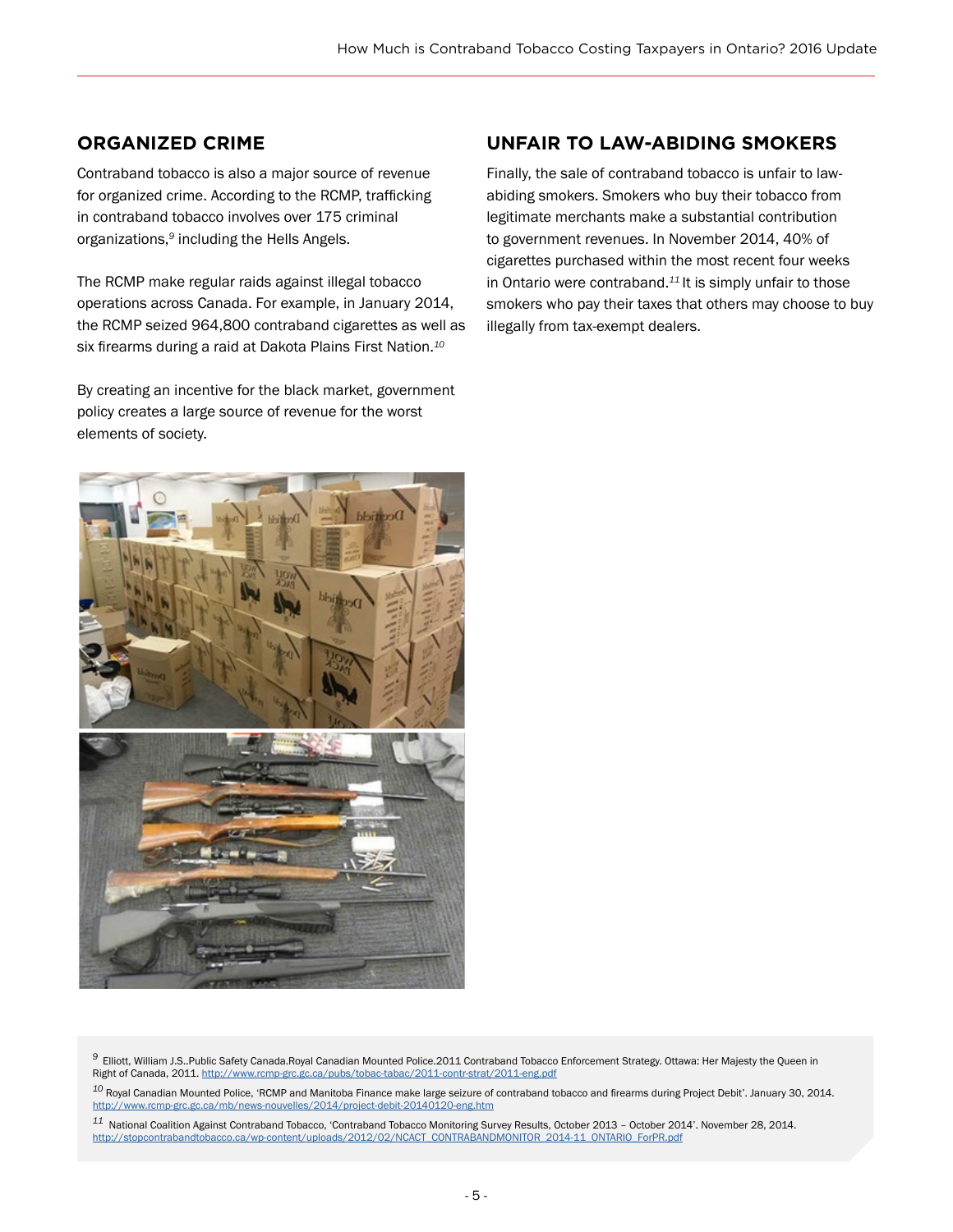# IV TOBACCO TAXES

#### **RAISON D'ETRE**

Tobacco taxes – like most 'sin taxes' – are generally imposed for the purposes of:

- 1. Raising revenue;
- 2. Cost externalization (such as health care); and
- 3. Discouraging consumption.*<sup>12</sup>*

While credible economic literature can be found to either support or refute these reasons for tobacco taxes, different governments place different degrees of emphasis on each of these justifications.

Regardless of the reasons used, high tobacco taxes are now the norm in the developed world.

#### **HOW TOBACCO TAXES WORK IN ONTARIO**

Canada's tobacco tax system varies by province. In addition to the federal tobacco tax of \$0.10515 per gram of tobacco, each province has its own varying levels of a tobacco tax. In Ontario, the tobacco tax is \$0.15475. This is an increase from the previous rate of \$0.13975 per gram, and before that \$0.1235 per gram. For the purposes of this report, for the 2014-15 analysis we will be applying the \$0.13975 provincial rate, and not the tax hike that only recently came into effect.

The Harmonized Sales Tax (HST) of 13% is also charged on the combined price of the actual tobacco and the provincial tobacco taxes, so that there is a tax-on-tax. The applied HST for the years 2012-13 to 2015-16 are as follows:

| <b>Years</b> | HST per<br>gram |
|--------------|-----------------|
| 2012-13      | \$0.053         |
| 2013-14      | \$0.054         |
| 2014-15      | \$0.059         |
| 2015-16      | \$0.062         |

The calculations for the application of all taxes on tobacco for various years are laid out in Appendix I. To summarize, the total taxes from 2012-13 to 2015-16 are as follows:

| Years   | <b>Taxes per</b><br>gram | Taxes per<br>cigarette | Taxes per<br>pack $^{13}$ |
|---------|--------------------------|------------------------|---------------------------|
| 2012-13 | \$0.2595                 | \$0.2068               | \$5.17                    |
| 2013-14 | \$0.28165                | \$0.2245               | \$5.61                    |
| 2014-15 | \$0,3039                 | \$0.2422               | \$6.06                    |
| 2015-16 | \$0.3214                 | \$0.2562               | \$6.40                    |

*<sup>12</sup>*Trussler, Simon & Dr. Meschi, Meloria.A review of the economic literature on tobacco taxation. FTI Holdings Limited. March 2011. page 7.

*<sup>13</sup>*http://www.cra-arc.gc.ca/E/pub/em/edn35/edn35-e.htm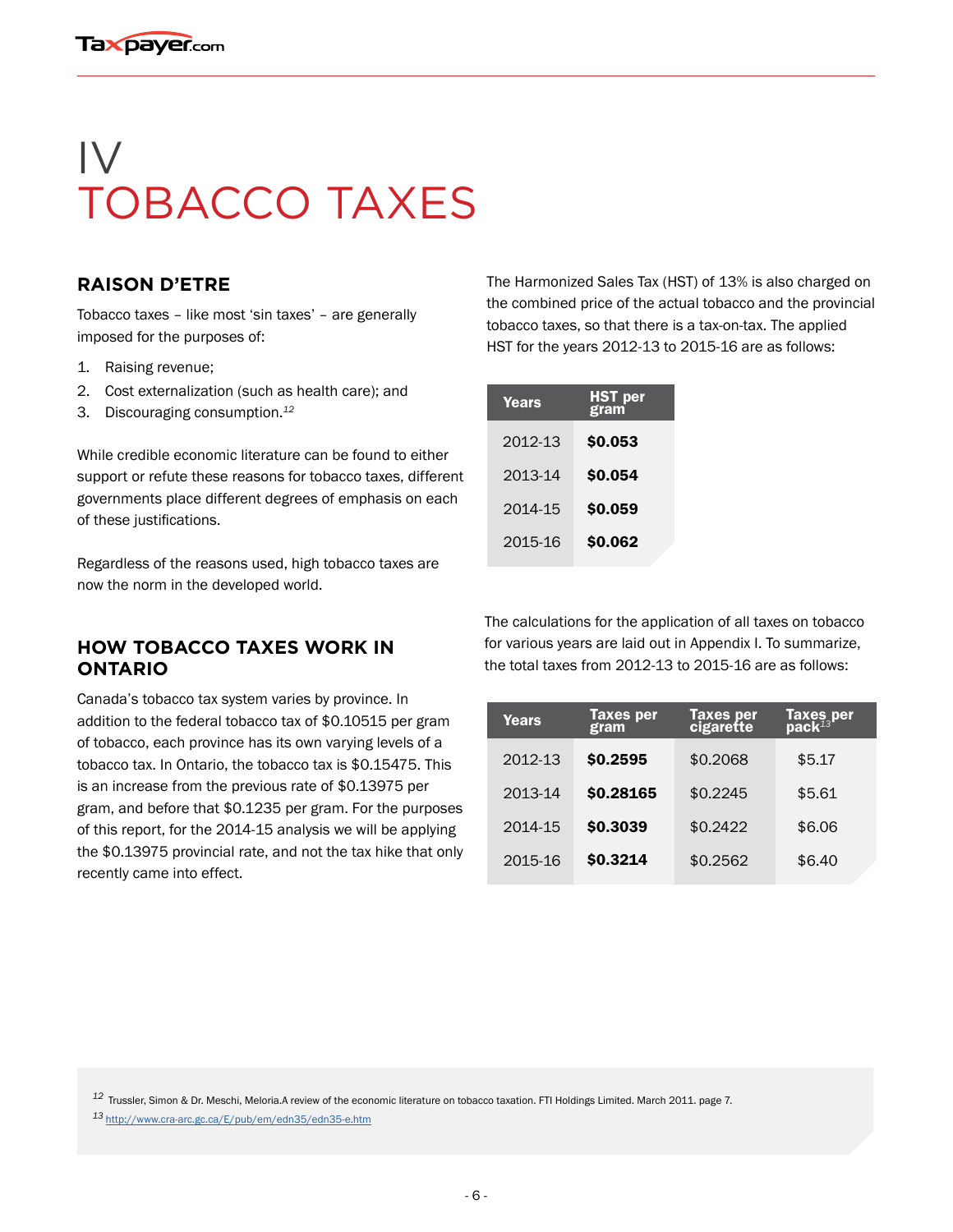It should be noted that for the purpose of calculating contraband risk, the federal excise tax is applied by wholesalers. So there is little contraband risk associated with federal excise tax, and therefore in the tax loss portion of this report (Section VII), federal excise taxes have been omitted from the calculations.

# **TOBACCO TAXES ACROSS CANADA**

Taxes on tobacco (per cigarette) by province, 2016

|                                  | <b>NFLD</b> | PEI       | <b>NS</b> | <b>NB</b> | $_{\rm QC}$ | ON        | <b>MB</b> | <b>SK</b> | <b>AB</b> | <b>BC</b> |
|----------------------------------|-------------|-----------|-----------|-----------|-------------|-----------|-----------|-----------|-----------|-----------|
| <b>Provincial</b><br>tobacco tax | \$0.245     | \$0.25    | \$0.2752  | \$0.2226  | \$0.149     | \$0.15475 | \$0.295   | \$0.25    | \$0.25    | \$0.239   |
| <b>Federal</b><br>tobacco tax    | \$0.10515   | \$0.10515 | \$0.10515 | \$0.10515 | \$0.10515   | \$0.10515 | \$0.10515 | \$0.10515 | \$0.10515 | \$0.10515 |
| <b>Total</b><br>tobacco taxes    | \$0.34015   | \$0.35515 | \$0.36036 | \$0.32775 | \$0.25415   | \$0.2599  | \$0.40015 | \$0.35515 | \$0.35515 | \$0.34415 |
| <b>Total</b><br>sales taxes      | 15%         | 15%       | 15%       | 15%       | 14.975%     | 13%       | 13%       | 10%       | 5%        | 12%       |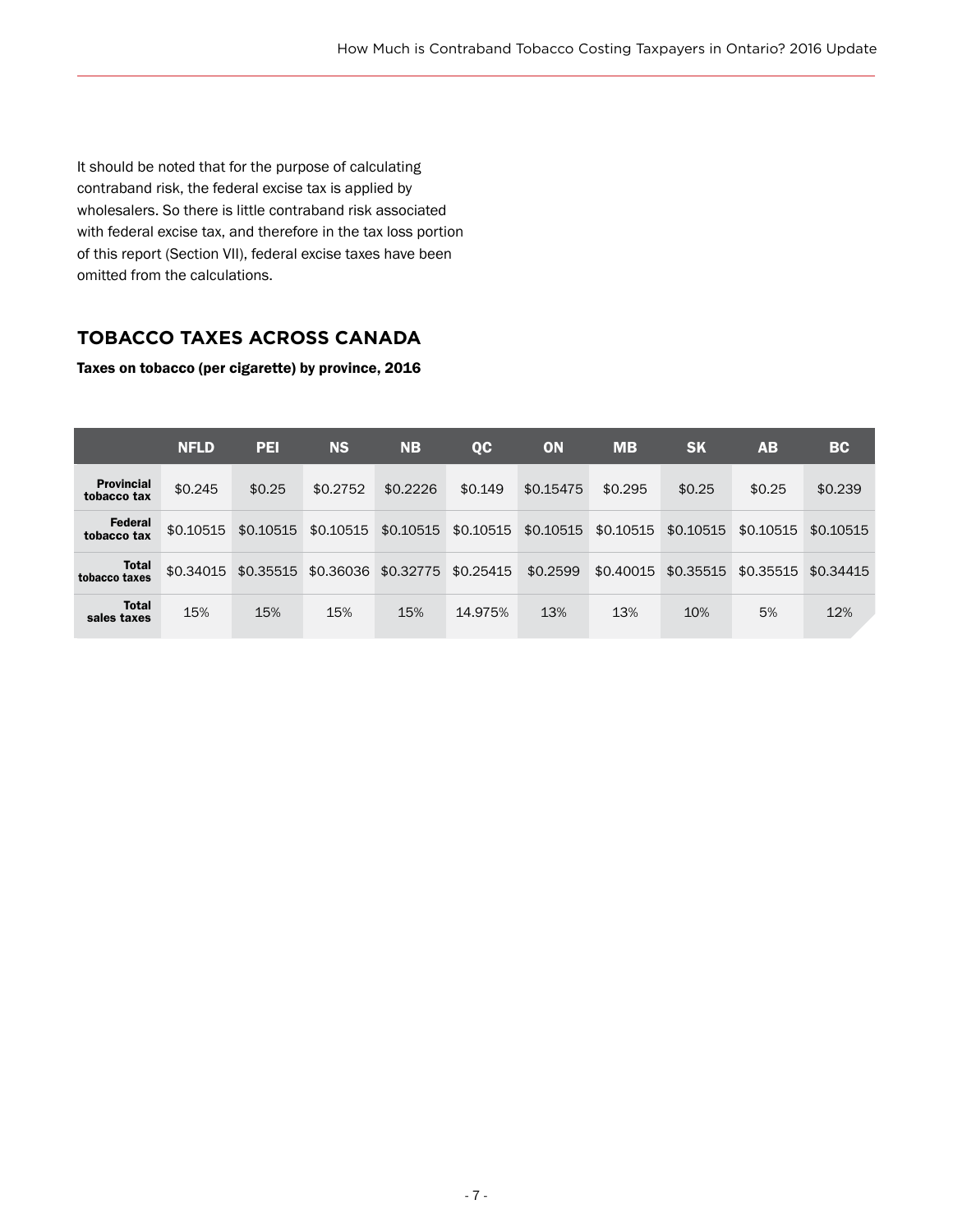# V LEGAL TOBACCO SOLD ON RESERVES

#### **CIGARETTE ALLOCATION SYSTEM (CAS)**

The tobacco tax applies to all tobacco products sold in Ontario including cigarettes, cigars, loose tobacco and several other products. Every consumer who purchases tobacco products in Ontario must pay tobacco taxes through a registered tobacco retail dealer. Status Indians are exempt from both provincial excise and the HST when purchasing products on-reserve upon presentation of a Certificate of Indian Status (CIS) card.*<sup>15</sup>*Those without a CIS card are prohibited by law from purchasing tax-exempt tobacco from aboriginal reserve merchants. Status Indians still pay the federal tobacco excise tax since it is levied at the wholesale level.

This exemption flows from section 87 of the Indian Act, which exempts the personal property of a registered Status Indian situated on a reserve from taxation by the Crown.

However, while aboriginal reserve merchants can sell taxexempt tobacco to Status Indians, the Ontario government limits the amount of tobacco these merchants can sell. They do so because they want "to prevent the purchase of excess quantities of unmarked cigarettes that could be resold to non-Indians."*<sup>16</sup>*Under the First Nations Cigarette Allocation System (CAS), the Ontario government allows wholesalers and retailers a quantity of tobacco based on:

- On-reserve and off-reserve adult populations;
- Smoking patterns for aboriginals; and
- Special events on the reserve.*<sup>17</sup>*

The CAS determines the weight of the factors above with this formula:

 $R$  = the number of individuals in the reserve community

OR = the number of individuals in the off-reserve community

 $A =$  annual allocation quantity in cartons

 $[(R * 2.5 * 0.423) + (OR * 2.7 * 0.423)] * 12 = A^{18}$ 

This annual amount can be increased by up to 30% if there are special events on reserve where Status Indians who are not members of the on or off-reserve community would be purchasing tobacco, and if the local band council has entered into a retail agreement with the Ontario government.

It is interesting to note that based on this formula, offreserve Status Indians qualify for a greater cigarette allocation than on-reserve Status Indians.

*<sup>18</sup>* Ontario Regulation 649/94: Sales of Unmarked Cigarettes on Indian Reserves." Tobacco Tax Act.Government of Ontario. [http://www.e-laws.gov.on.ca/html/regs/english/elaws\\_regs\\_930649\\_e.htm](http://www.e-laws.gov.on.ca/html/regs/english/elaws_regs_930649_e.htm)

*<sup>15</sup>*Elliott, William J.S..Public Safety Canada.Royal Canadian Mounted Police.2008 Contraband Tobacco Enforcement Strategy. Ottawa: Her Majesty the Queen in Right of Canada, 2008. Web.<http://www.rcmp-grc.gc.ca/pubs/tobac-tabac/tobacco-tabac-strat-2008-eng.pdf>

*<sup>16</sup>* Ontario Provincial Government.Ontario Ministry of Finance.First Nations Cigarette Allocation System. Toronto: Queen's Printer for Ontario, 2015. <http://www.fin.gov.on.ca/publication/tobacco-first-nations-cigarette-allocation-en.pdf>

*<sup>17</sup>* Ontario Provincial Government.Ontario Ministry of Finance.First Nations Cigarette Allocation System. Toronto: Queen's Printer for Ontario, 2015. <http://www.fin.gov.on.ca/publication/tobacco-first-nations-cigarette-allocation-en.pdf>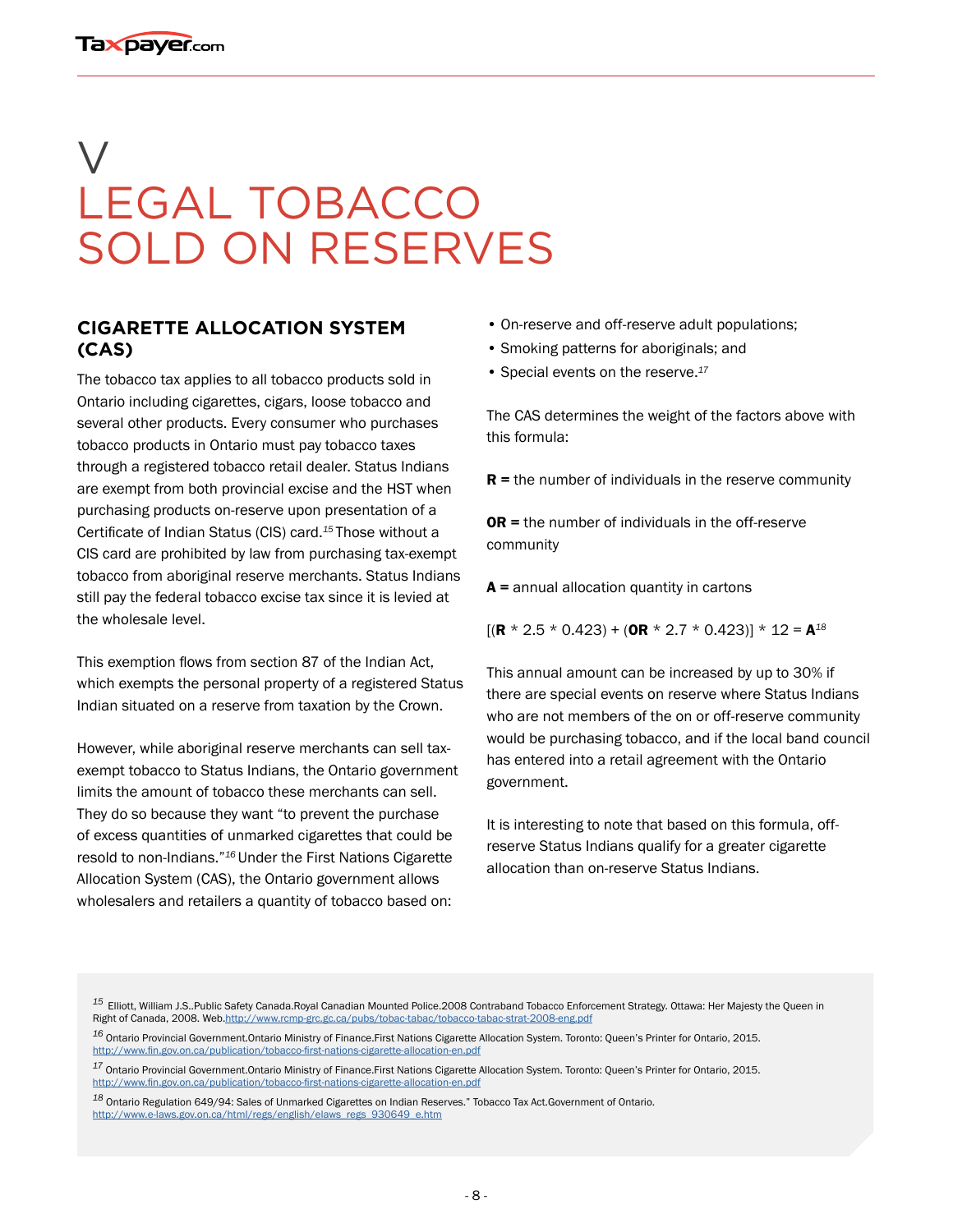Take for example, the reserve of Walpole Island, located in Southwestern Ontario on the border between Michigan and Ontario. As of March 2016, Walpole Island had a registered on-reserve population of 2,325 and an offreserve population of 2,451. There are also 23 individuals of Wapole Island who are living on other reserves (who we will count towards the on-reserve population).*<sup>19</sup>*

Applying the formula,

 $R = 2,348$  $OR = 2,451$ 

 $[(2,348 * 2.5 * 0.423) + (2,451 * 2.7 * 0.423)] * 12 = A$  $(2,483.01 + 2799.29) * 12 = A$  $5,282.3 * 12 = 63,387.6$ 

According to the formula, Wapole Island receives a cigarette allocation of 63,387.6 cartons, or 12,677,520 cigarettes a year.

Walpole Island is a large reserve, and receives a higher than average allocation. According to *Physicians for a Smoke-Free Canada*, Ontario's quota system allocates about 3,000 tax-free cigarettes per person on the reserve per year.*<sup>20</sup>*

The Ontario Ministry of Finance requires by law that:

The on-reserve retailers must sell allocation cigarettes *only to First Nations individuals who are buying the allocation cigarettes on a reserve for their exclusive use.21* According to the Auditor General of Ontario:

Manufacturers and wholesalers with operations onreserve sold significantly more cigarettes to reserves than was reasonable. For instance, one of these manufacturers/wholesalers sold, to 16 reserves, an average of 27 cartons per month (5,400 cigarettes] for every adult band member who smoked, and to another reserve over 400 cartons per month. These quantities are well beyond what could be reasonably assumed to be for personal use and almost certainly included cigarettes destined for sale to non-band members.*<sup>22</sup>*

#### **'SMOKE SHACKS'**

The loose enforcement of tax exemptions has resulted in so-called 'smoke shacks' located on aboriginal reserves illegally selling tax-exempt allocation tobacco to Canadians who are not Status Indians on a mass scale. While those who are not Status Indians are, by law, to be turned away, it is a poorly kept secret that they are in fact welcomed customers.The National Coalition Against Contraband Tobacco estimates that there are more than 350 smoke shacks in Canada.*<sup>23</sup>*

While the federal and Ontario governments have claimed to be cracking down on the contraband tobacco trade, they have demonstrated considerable timidity towards cracking down on smoke shacks directly.

*<sup>20</sup>* "Towards effective tobacco control in First Nations and Inuit communities."Physicians for a Smoke-Free Canada. March 2007. [http://www.smoke-free.ca/pdf\\_1/Effective%20tobacco%20control%203.pd](http://www.smoke-free.ca/pdf_1/Effective%20tobacco%20control%203.pd)f

*<sup>21</sup>* Ontario Provincial Government.Ontario Ministry of Finance.First Nations Cigarette Allocation System. Toronto: Queen's Printer for Ontario, 2015. <http://www.fin.gov.on.ca/publication/tobacco-first-nations-cigarette-allocation-en.pdf>

*<sup>22</sup>*"2010 Annual Report of the Office of the Auditor General of Ontario."Office of the Auditor General of Ontario. [http://www.auditor.on.ca/en/reports\\_en/en10/410en10.pdf](http://www.auditor.on.ca/en/reports_en/en10/410en10.pdf)

*<sup>23</sup>*National Coalition Against Contraband Tobacco, 'Contraband Tobacco in Canada – An Assessment on the Fifth Anniversary of the RCMP's Contraband Tobacco Enforcement Strategy', May 7, 2013. [http://stopcontrabandtobacco.ca/wp-content/uploads/2012/02/Contraband%20Tobacco%20in%20Canada-%20An%20](http://stopcontrabandtobacco.ca/wp-content/uploads/2012/02/Contraband%20Tobacco%20in%20Canada-%20An%) [Assessment%20on%20the%205th%20Anniversary%20of%20the%20RCMPs%20Contraband%20Tobacco%20Enforcement%20Strategy.pdf](http://stopcontrabandtobacco.ca/wp-content/uploads/2012/02/Contraband%20Tobacco%20in%20Canada-%20An%)

*<sup>19</sup>*Aboriginal Affairs and Northern Development Canada, "Registered Population, Walpole Island", March, 2016. [http://pse5-esd5.ainc-inac.gc.ca/FNP/Main/Search/FNRegPopulation.aspx?BAND\\_NUMBER=170&lang=eng](http://pse5-esd5.ainc-inac.gc.ca/FNP/Main/Search/FNRegPopulation.aspx?BAND_NUMBER=170&lang=eng)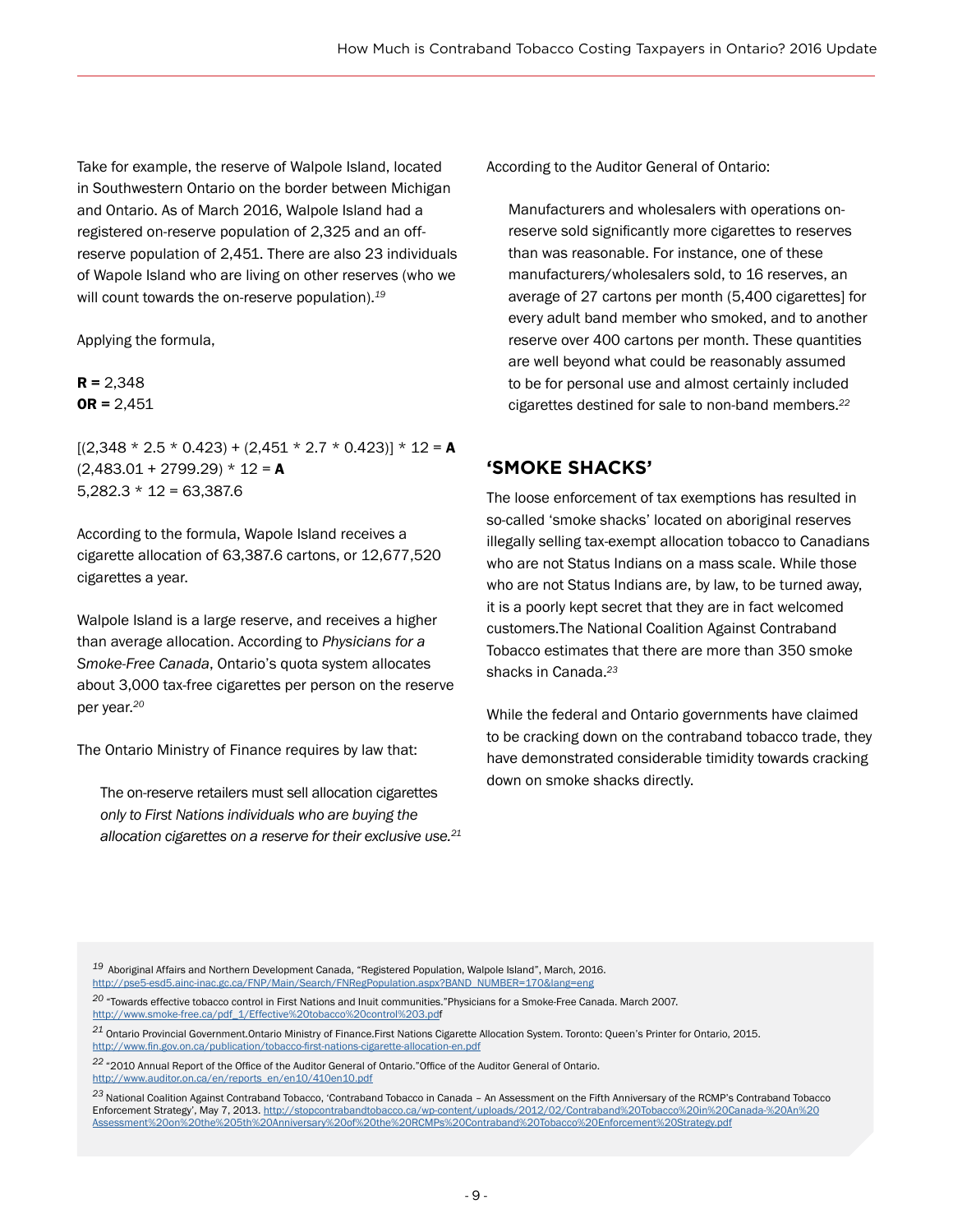### **TAX COLLECTING**

Registered importers and wholesalers designated by provincial authorities as collectors of tobacco tax report and remit the tax monthly. They reimburse themselves by collecting an amount equal to the tax when they sell tobacco products to non-collectors, such as retailers.

A 2008 review by the Auditor General of Ontario found that:

Although all seven of the large gasoline and dieselfuel tax collectors had been audited every four years as planned, only a few of the 38 large tobacco tax collectors had been audited at least once every four years as planned.*<sup>24</sup>*

While a follow-up report by the Auditor General found that improvement has been made, progress has been slow.*<sup>25</sup>*

Although the Ontario government limits the number of untaxed allocation cigarettes that can be sold on reserve, they (along with Nunavut and the Yukon Territory) do not limit the sales of untaxed cigars on aboriginal reserves. As of 2010, the Ontario Ministry of Revenue was only considering options for reform, despite clear recommendations from the Auditor General to establish an unenforceable cigar allocation system.

#### **TAX-EXEMPT TOBACCO SALES**

This study's primary source of data is a table titled 'Exempt Tobacco Sales on First Nation Reserves in Ontario' obtained by the Canadian Taxpayers Federation through the Freedom of Information (FOI) Act from the Ontario Ministry of Finance. This document details the total, recorded quantity of allocation cigarettes, cigars and other tobacco products sold on aboriginal reserves in Ontario. Of note, it also includes the provincial tobacco tax value of these tobacco products, rather than how much tax was actually collected, as that would be nil.

*<sup>24</sup>*"2008 Annual Report of the Office of the Auditor General of Ontario."Office of the Auditor General of Ontario. [http://www.auditor.on.ca/en/content/annualreports/arreports/en08/ar\\_en08.pdf](http://www.auditor.on.ca/en/content/annualreports/arreports/en08/ar_en08.pdf)

*<sup>25</sup>* "2010 Annual Report of the Office of the Auditor General of Ontario."Office of the Auditor General of Ontario. [http://www.auditor.on.ca/en/content/annualreports/arreports/en10/2010ar\\_en.pdf](http://www.auditor.on.ca/en/content/annualreports/arreports/en10/2010ar_en.pdf)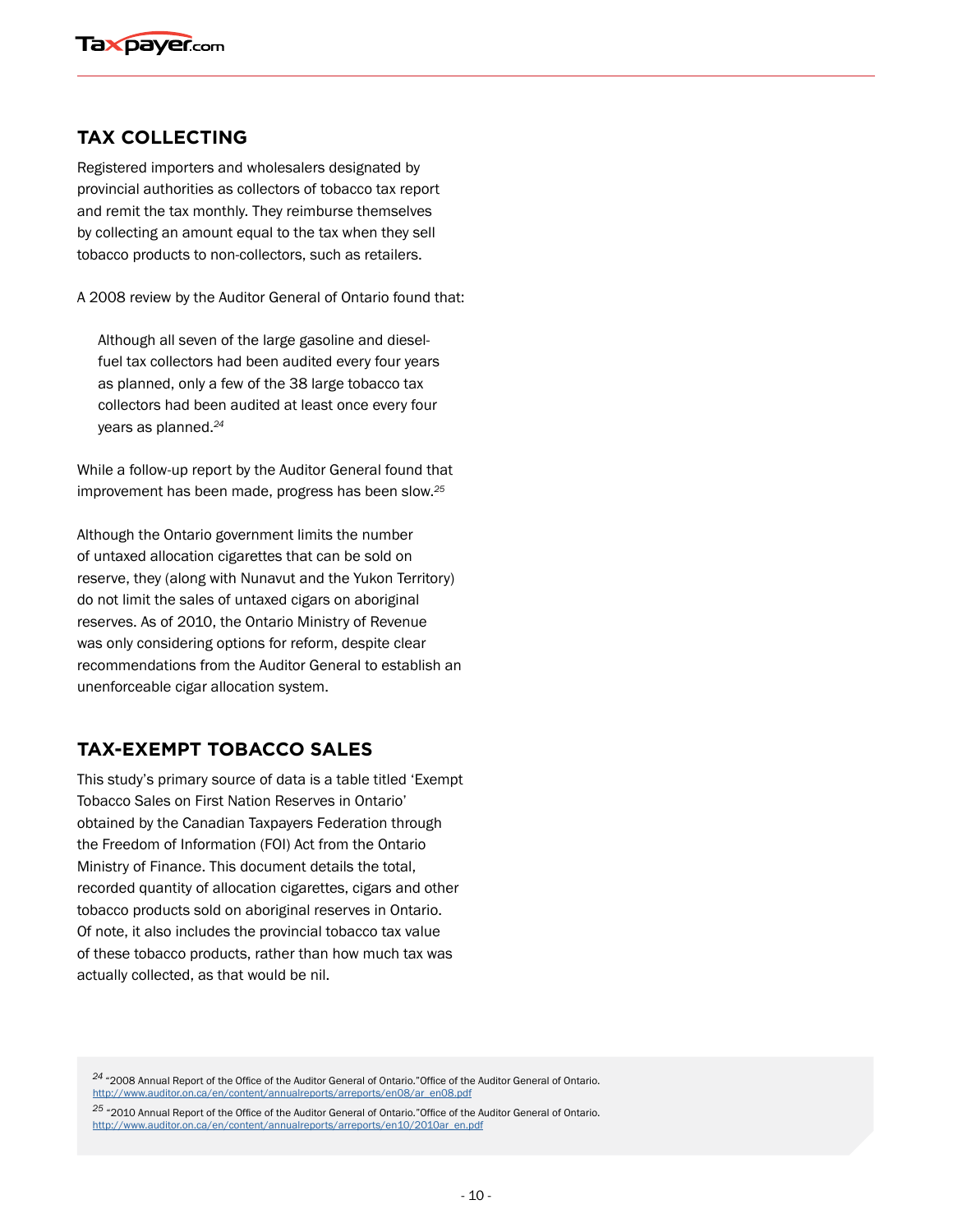#### **EXEMPT ALLOCATION TOBACCO SALES ON FIRST NATION RESERVES IN ONTARIO, 2005/06 – 2014/15**

|         | <b>Cigarettes</b><br>(millions of grams) | <b>Other</b><br>(millions of grams) | <b>Provincial</b><br>Tobacco<br>Rate<br>Cigarettes & Others | Cigarette &<br><b>Other Provincial</b><br><b>Tobacco Tax</b><br>Value<br>(millions) | <b>Cigars</b><br>(millions) | <b>Provincial</b><br><b>Tobacco</b><br><b>Tax Rate</b><br>Cigars | <b>Cigar Provincial</b><br><b>Tobacco Tax</b><br><b>Value</b><br>(millions) | <b>Total Provincial</b><br><b>Tobacco Tax</b><br><b>Value</b><br>(millions) |
|---------|------------------------------------------|-------------------------------------|-------------------------------------------------------------|-------------------------------------------------------------------------------------|-----------------------------|------------------------------------------------------------------|-----------------------------------------------------------------------------|-----------------------------------------------------------------------------|
| 2005-06 | 295                                      | n/a                                 | \$0.11725 per gm                                            | \$34.64                                                                             | 83                          | \$0.33 per cigar                                                 | \$27.40                                                                     | \$62.03                                                                     |
| 2006-07 | 339                                      | n/a                                 | \$0.1235 per gm                                             | \$41.85                                                                             | 80                          | \$0.33 per cigar                                                 | \$26.30                                                                     | \$68.15                                                                     |
| 2007-08 | 318                                      | 41                                  | \$0.1235 per gm                                             | \$44.37                                                                             | 89                          | \$0.33 per cigar                                                 | \$29.52                                                                     | \$73.88                                                                     |
| 2008-09 | 285                                      | 33                                  | \$0.1235 per gm                                             | \$39.30                                                                             | 92                          | \$0.33 per cigar                                                 | \$30.35                                                                     | \$69.66                                                                     |
| 2009-10 | 291                                      | 30                                  | \$0.1235 per gm                                             | \$39.68                                                                             | 86                          | \$0.33 per cigar                                                 | \$28.08                                                                     | \$67.76                                                                     |
| 2010-11 | 232                                      | 30                                  | \$0.1235 per gm                                             | \$43.63                                                                             | 76                          | \$0.33 per cigar                                                 | \$25.04                                                                     | \$68.67                                                                     |
| 2011-12 | 341                                      | 42                                  | \$0.1235 per gm                                             | \$47.34                                                                             | 70                          | \$0.33 per cigar                                                 | \$23.10                                                                     | \$70.44                                                                     |
| 2012-13 | 332                                      | 74                                  | \$0.1235 per gm                                             | \$50.19                                                                             | 87                          | \$0.33 per cigar                                                 | \$28.67                                                                     | \$78.86                                                                     |
| 2013-14 | 346                                      | 57                                  | \$0.1235 per gm <sup>26</sup>                               | \$49.86                                                                             | 78                          | \$0.33 per cigar                                                 | \$25.86                                                                     | \$75.72                                                                     |
| 2014-15 | 347                                      | 44                                  | 0.1235 per gm <sup>27</sup>                                 | \$54.19                                                                             | 60                          | \$0.33 per cigar                                                 | \$19.90                                                                     | \$74.09                                                                     |

Source: Canadian Taxpayers Federation, 2016 with data from Ontario Ministry of Finance, 'Exempt Tobacco Sales on aboriginal reserves in Ontario, 2012-2014' released under the Freedom of Information (FOI) Act

#### Notes:

- Tobacco tax figures do not include HST
- Other  $=$  grams
- Data for Foreign Tobacco Tax Revenue is not available

*<sup>26</sup>*The Ontario provincial tax rate on tobacco products in Ontario increased on May 2, 2014, to \$0.13975 per gm

*<sup>27</sup>* The tobacco tax rate changed effective May 2, 2014 to \$0.13975 per stick or gram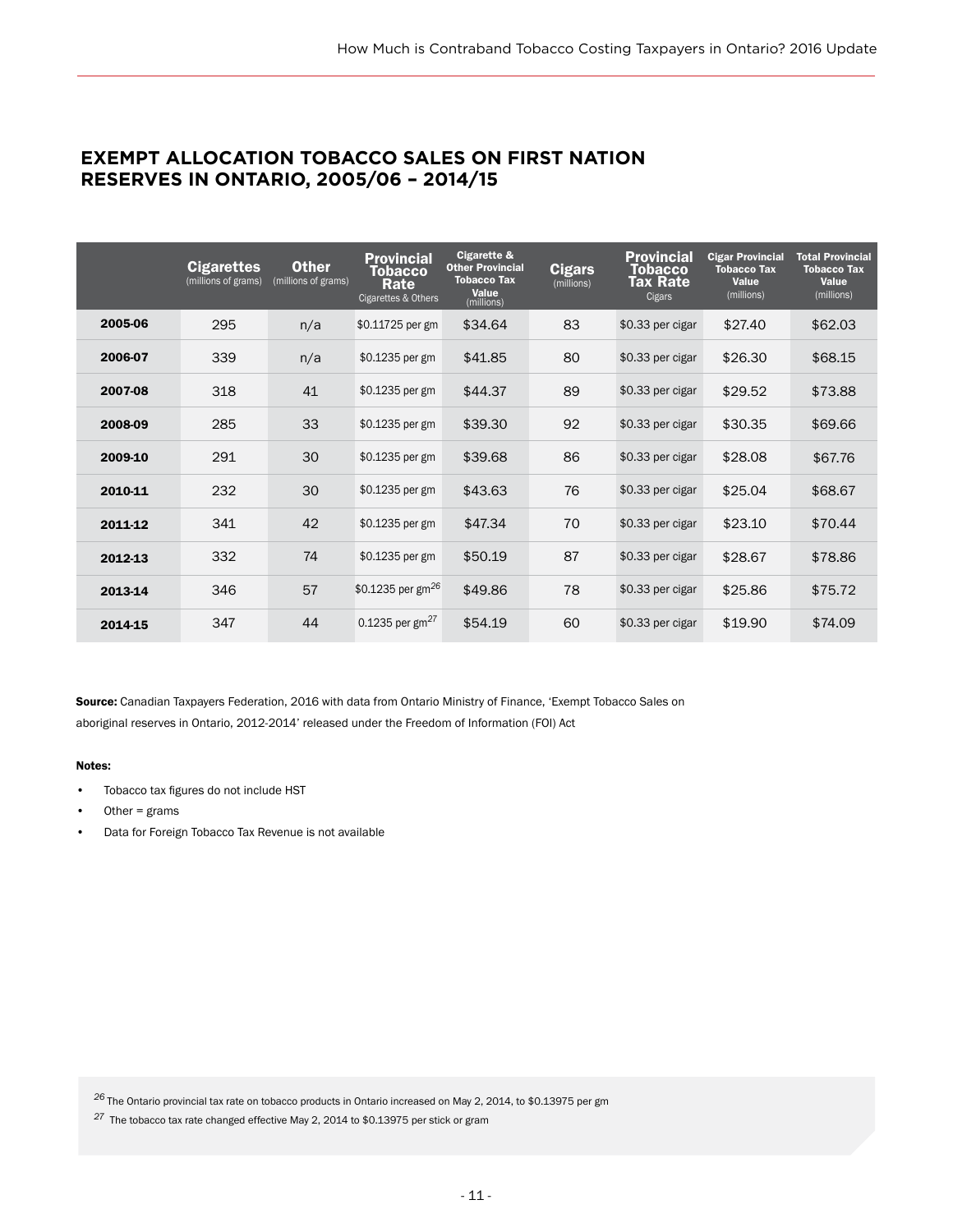Run against other statistics, this report estimates the sale of legal allocation tobacco to Status Indians, and how much is sold illegally to Canadians without Indian status.

It should be noted that for data compatibility purposes this report divides the tobacco tax value of cigars by the per gram rate of cigarettes or other loose tobacco. This blends all tobacco products into a single per gram tobacco unit. Using 2014-15 as an example:

 $TV =$  tax value of cigars OT = Ontario tobacco tax rate per gram  $CQ$  = cigar quantity by gram

#### $TV / OT = CO$

TV = \$19.90 million (2014-15)  $OT = $0.1235$  per gram CQ = 161.1 million grams of cigar tobacco (estimate)*<sup>28</sup>*

Taken together with reported sales of allocation loose tobacco and cigarettes, this report estimates total taxexempt tobacco sales of approximately 552.1 million grams of tobacco in 2014-15.*<sup>29</sup>* This is the equivalent of 692.7 million cigarettes.*<sup>30</sup>*

#### DETERMINING LEGAL TAX-EXEMPT ALLOCATION TOBACCO SALES ON-RESERVE

In order to estimate the quantity of contraband allocation tobacco sold on-reserve to those who are not Status Indians, we must determine how much is legally sold to Status Indian smokers. This estimate is made by using the aboriginal smoking rate, the population of Status Indians in Ontario and information on how many cigarettes (or grams of tobacco) the average Status Indian smoker would consumer in a year.

This report uses two data points for Status Indian populations: the on-reserve population and the total Status Indian population. While all Status Indians are entitled to tax-free allocation tobacco, it is unlikely that these individuals living in urban centres like Toronto or Ottawa will travel long distances on a frequent basis in order to obtain allocation tobacco on any mass scale. As such, this report produces all of its figures using both the on-reserve Status Indian population, and a much more conservative estimate using the total Status Indian population in Ontario.

This report estimates the quantity of allocation tobacco legally sold on-reserve through a basic formula.

#### **2013-14**

- $A$  = average grams of tobacco consumed per year by smokers
- $P =$  population of Status Indians in Ontario who are age 15 and older
- S = percentage of aboriginal people who are smokers
- $L =$  legal allocation tobacco sold on aboriginal reserves in Ontario

#### $A * P * S = L$

A = 5,475 cigarettes (4,364 grams)*<sup>31</sup>* P = 71,247Status Indians on-reserve aged 15 and older*<sup>32</sup>* S = 43.2% of the on-reserve population smokes*<sup>33</sup>*

L = 134.3million grams of allocation tobacco are sold legallyon Ontario reserves*34*

*<sup>28</sup>*"For 2012-13 this number is 232 million grams of cigar tobacco (estimate); for 2013-24 this number is \$209.4 million grams of cigar tobacco (estimate)

*<sup>29</sup>* For 2012-13 this number is 637 million grams of tobacco. The equivalent of 799 million cigarettes; for 2013-14 this number is 613 million grams of tobacco. The equivalent of 769.1 million cigarettes.

*<sup>30</sup>*Based on per gram cigarette content of 0.797.

*<sup>31</sup>*Reid JL, Hammond D, Rynard VL, Burkhalter R. Tobacco Use in Canada: Patterns and Trends, 2014 Edition. Waterloo, ON: Propel Centre for Population Health Impact, University of Waterloo.

*<sup>32</sup>* Data obtained from AADNC Statistics Branch.

*<sup>33</sup>*First Nations Information Governance Centre, 'Survey RHS 2008/10"[.http://data.fnigc.ca/online](http://data.fnigc.ca/online)

*<sup>34</sup>* For 2012-13 this number was 117.3 million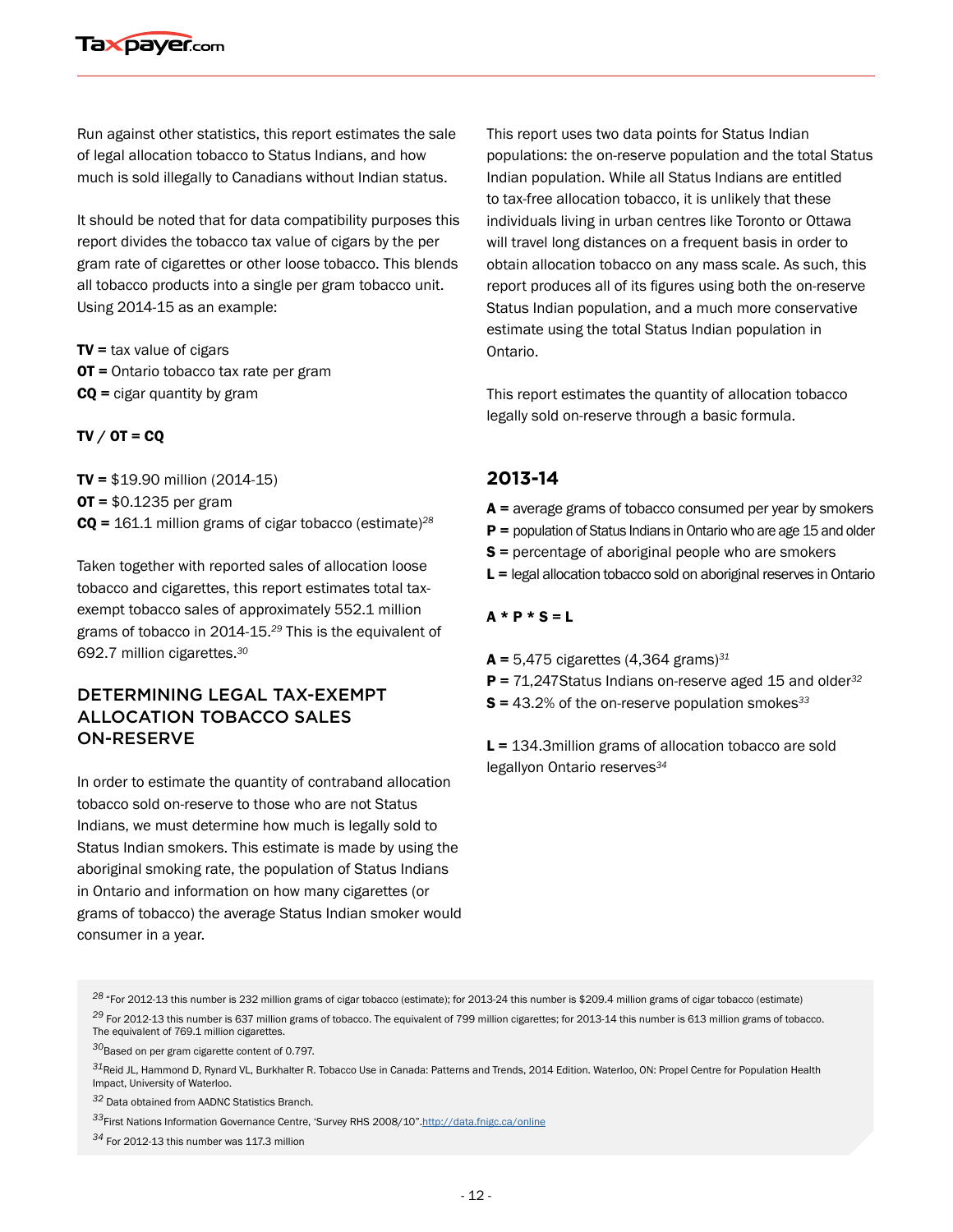### **2014-15**

A = 5,073.5 cigarettes per year (4,043.6 grams)*<sup>35</sup>* P = 72,489 Status Indians on-reserve aged 15 and older*<sup>36</sup>* S = 43.2% of the on-reserve population smokes*<sup>37</sup>*

 $L = 126.6$  million grams of allocation tobacco are sold legally on Ontario reserves*<sup>38</sup>*

**CTF Finding:** Based on known smoking rates for aboriginals and only the on-reserve population, this report estimates that 126.6 million grams of the 552.1 million grams of allocation tobacco, sold on reserves was sold legally in 2014-15. This translates into 23% of total onreserve allocation sales in 2014-15 being sold legally.

Put another way, of an estimated 692.7 million equivalent allocation cigarettes sold from reserves, just 158.8 million were legal. That works out to just 6.4 million of 27.7 million packs.

Including the *entire Status Indian population in Ontario over 15*, *<sup>39</sup>* this report estimates that 292 million grams of the 552.1 million grams of allocation tobacco was sold legally from Indian reserves, or 53%.

As an additional illustration, this report calculates the number of allocation cigarettes that would have to be consumed, both by those who are smokers on-reserve and off-reserve. As in, if it is claimed that if every allocation cigarette purchased is purchased by a Status Indian for personal consumption, just how many allocation cigarettes would they need to consume each year?

### **DETERMINING HOW MUCH ALLOCATION TOBACCO STATUS INDIAN SMOKERS WOULD HAVE TO CONSUME**

To determine how much tobacco Status Indians who smoke would have to consume for all allocation sales on-reserve to be legal, this report uses the following formula:

**T** = total allocation tobacco sold on-reserve

S = percentage of aboriginal people who are smokers P = population of on-reserve Status Indians in Ontario aged 15 and older

 $W =$  amount of allocation tobacco (grams) Status Indian smokers would have to consume

#### $T / (S * P) = W$

#### **2013-14**

T = 613 million grams of tobacco*<sup>40</sup>*

- P = 71,247 Status Indians on-reserve aged 15 and older*<sup>41</sup>*
- S = 43.2% of the on-reserve population smokes*<sup>42</sup>*

 $W =$  an estimated 19,916grams would have to be consumed by smokers annually who are Status Indians living on-reserve (2013-14), or 24,989cigarettes per year

*<sup>35</sup>*Reid JL, Hammond D, Rynard VL, Burkhalter R. Tobacco Use in Canada: Patterns and Trends, 2015 Edition. Waterloo, ON: Propel Centre for Population Health Impact, University of Waterloo. [http://www.tobaccoreport.ca/2014/TobaccoUseinCanada\\_2014.pdf](http://www.tobaccoreport.ca/2014/TobaccoUseinCanada_2014.pdf)

<sup>36</sup> Data obtained from AADNC Statistics Branch.

*<sup>37</sup>*First Nations Information Governance Centre, 'Survey RHS 2008/10"[.http://data.fnigc.ca/online](http://data.fnigc.ca/online )

*<sup>38</sup>* For 2012-13 this number was 117.3 million

*<sup>39</sup>* 167,243 for 2015, according to data provided by AADNC which results in a calculation of 4,043.6\* 167,243 \* .432 = 292,145,959.35

*<sup>40</sup>* Canadian Taxpayers Federation, 2013-14 with data from Ontario Ministry of Finance, "Exempt Tobacco Sales on Indian Reserves 2012-2014" released under the Freedom of Information Act. Calculated by author, Christine Van Geyn; Canadian Taxpayers Federation, 2014-15 with data from Ontario Ministry of Finance, "Exempt Tobacco Sales on Indian Reserves 2014-2015" released under the Freedom of Information Act. Calculated by author, Christine Van Geyn.

*<sup>41</sup>* Data obtained from AADNC Statistics Branch.

*<sup>42</sup>* First Nations Information Governance Centre, 'Survey RHS 2008/10"[.http://data.fnigc.ca/online](http://data.fnigc.ca/online)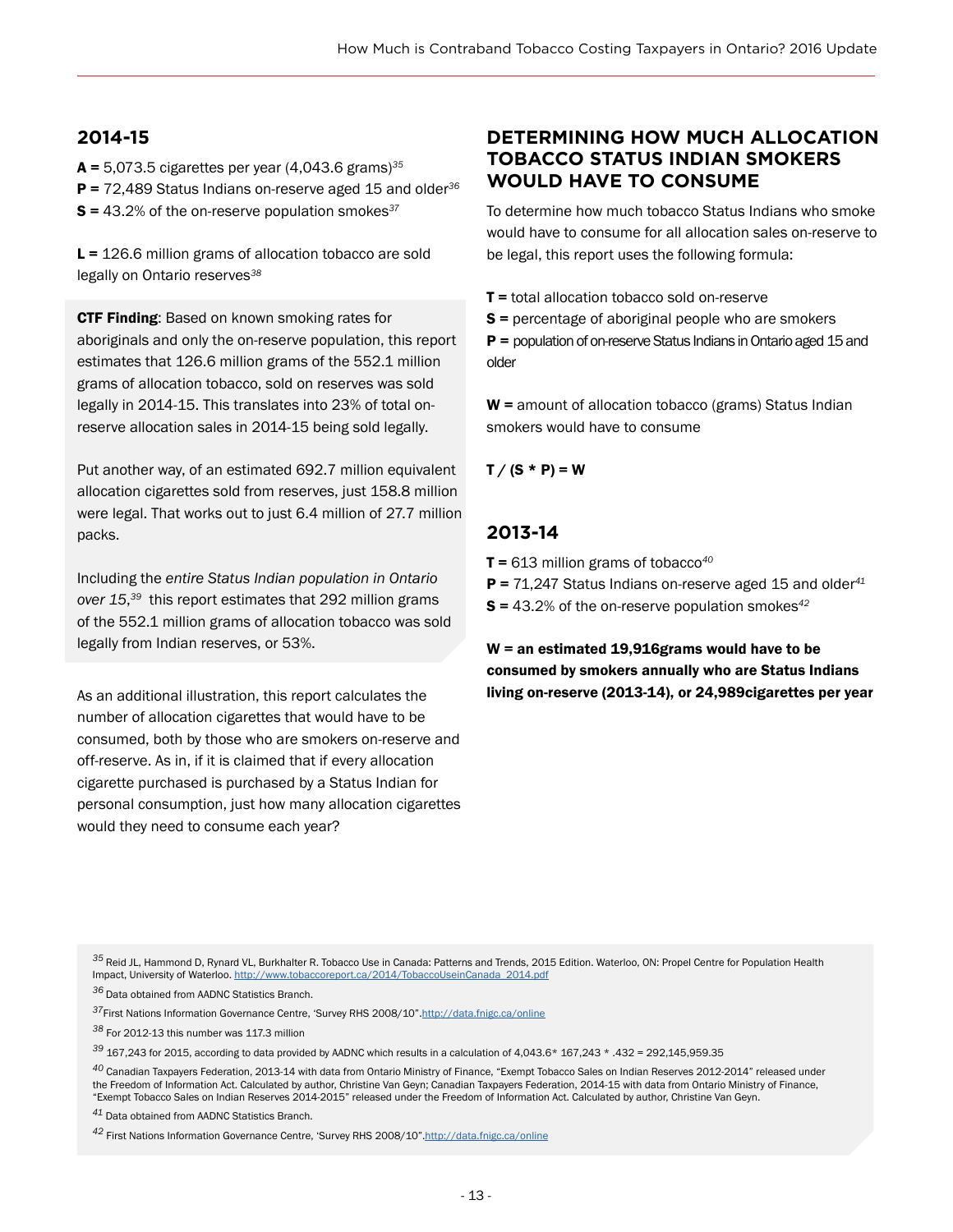

#### **2014-15**

 $T = 552.1$  million grams of tobacco

- P = 72,489 Status Indians on-reserve aged 15 and older*<sup>43</sup>*
- S = 43.2% of the on-reserve population smokes*<sup>44</sup>*

 $W =$  an estimated 17,630.4 grams would have to be consumed by smokers annually who are Status Indians living on-reserve (2014-15), or 22,120 cigarettes per year.

**CTF Finding:** Using just the on-reserve population, aboriginal smokers would need to consume an estimated equivalent of 61 cigarettes a day (2.4 packs) for all allocation sales to be legal.

Including the *entire Status Indian population in Ontario over 15*, *<sup>45</sup>* aboriginal smokers would need to consume the equivalent of 26 cigarettes a day (just over 1 pack) – not including any tobacco purchased off-reserve.

*<sup>43</sup>*Data obtained from AADNC Statistics Branch.

*<sup>44</sup>* First Nations Information Governance Centre, 'Survey RHS 2008/10"[.http://data.fnigc.ca/online](http://data.fnigc.ca/online )

*<sup>45</sup>* 167,243 in 2014-15(according to AADNC Statistics Branch) 552,100,000 \* / (.432 \* 167,243) = 7,642 grams. That's 9,587 cigarettes per year.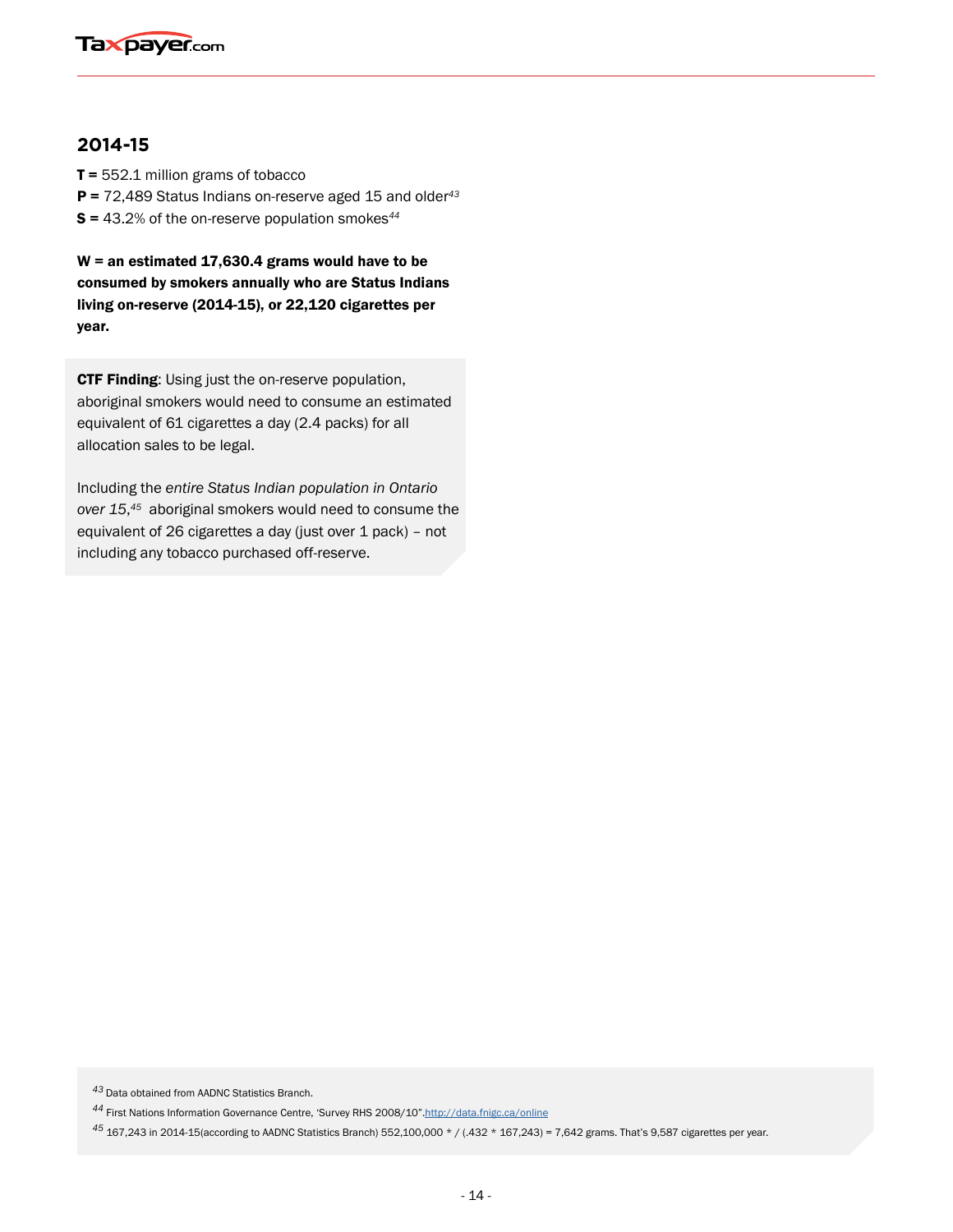# VI CONTRABAND ALLOCATION TOBACCO

### **DETERMINING TAX EXEMPT CONTRABAND ALLOCATION TOBACCO SALES ON-RESERVE**

Now that we've illustrated that it's virtually impossible that all the allocation tobacco sold on-reserve is sold legally to Status Indians, we can estimate how much is sold illegally on-reserve.

This portion of the report estimates the quantity of illegal, contraband allocation tobacco sold on-reserve through a similarly basic formula.

# **2013-14**

**T** = total allocation tobacco sold on Ontario reserves (calculated in section IV)

L = legal allocation tobacco sold on Ontario reserves (calculated in section V)

C = contraband allocation tobacco sold on Ontario reserves

#### $T - L = C$

T = 613 million grams of allocation tobacco (2013-14) L = 134.3 million grams of allocation tobacco are sold legally on Ontario reserves (2013-14, using on reserve population)

C = 478.7 million grams of allocation tobacco are illegally sold as contraband (2013-14)

### **2014-15**

 $T = 552.1$  million grams of allocation tobacco (2014-15) L = 126.6 million grams of allocation tobacco are sold legally on Ontario reserves (2014-15, using on reserve population)

C = 425.5 million grams of allocation tobacco are illegally sold as contraband (2014-15)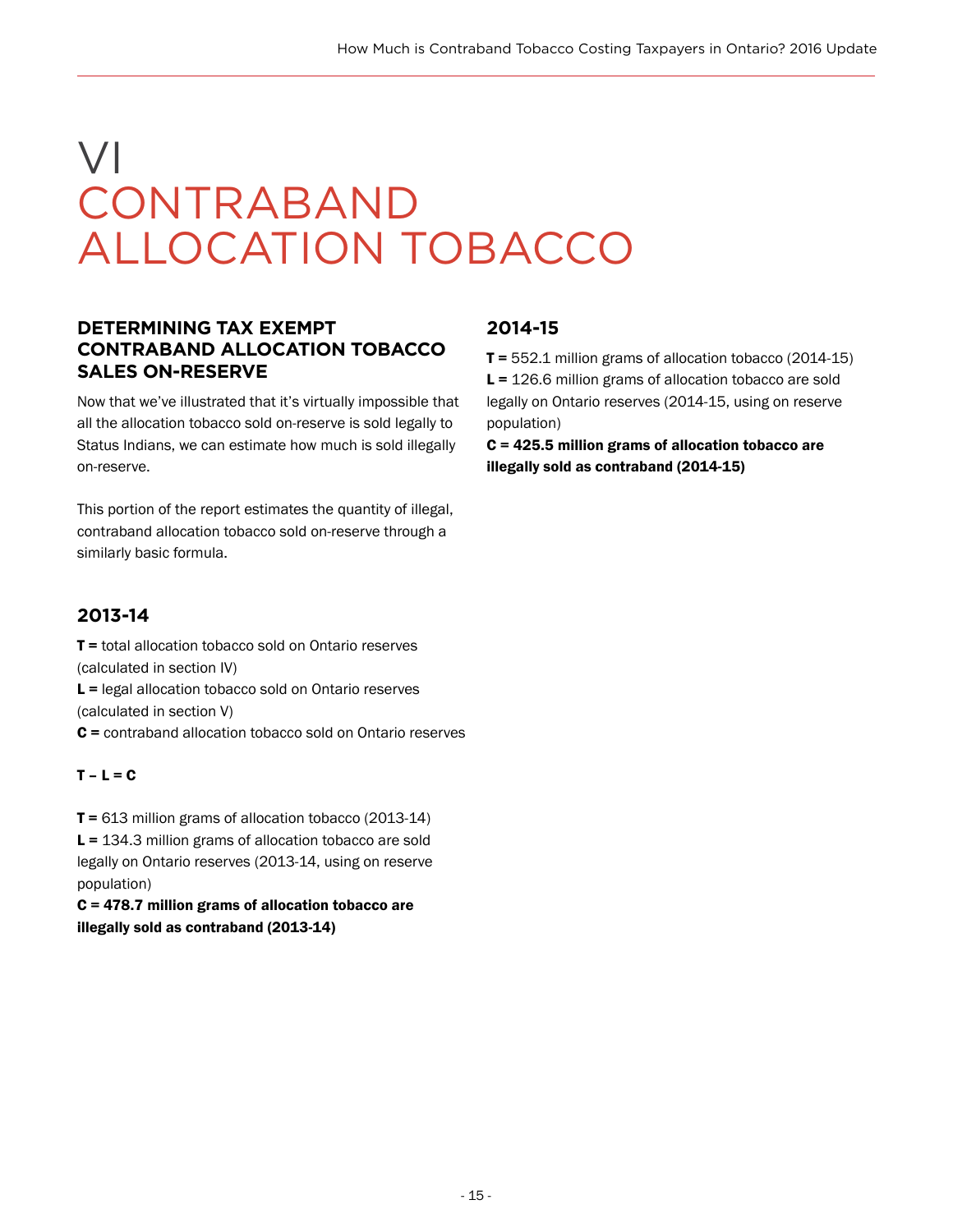### **ALLOCATION TOBACCO SOLD ON ONTARIO RESERVES, 2007-08 TO 2014-15**

|                            | 2007-08      |               |              | 2008-09              |              | 2009-10              |              | 2010-11              |              | 2011-12       |              | 2012-13            |              | 2013-14                   |              | 2014-15              |
|----------------------------|--------------|---------------|--------------|----------------------|--------------|----------------------|--------------|----------------------|--------------|---------------|--------------|--------------------|--------------|---------------------------|--------------|----------------------|
|                            | Res.<br>Pop. | Total<br>Pop. | Res.<br>Pop. | <b>Total</b><br>Pop. | Res.<br>Pop. | <b>Total</b><br>Pop. | Res.<br>Pop. | <b>Total</b><br>Pop. | Res.<br>Pop. | Total<br>Pop. | Res.<br>Pop. | Total<br>Pop. $46$ | Res.<br>Pop. | <b>Total</b><br>Pop. $47$ | Res.<br>Pop. | <b>Total</b><br>Pop. |
| Total grams<br>(mil)       | 546          | 546           | 505          | 505                  | 508          | 508                  | 540          | 540                  | 570          | 570           | 637          | 637                | 613          | 613                       | 552          | 552                  |
| Legal grams<br>(mil)       | 113          | 245           | 115          | 250                  | 132          | 281                  | 120          | 262                  | 122          | 268           | 127          | 283                | 134          | 302                       | 159          | 292                  |
| Contraband<br>grams (mil)  | 434          | 301           | 391          | 255                  | 376          | 228                  | 420          | 279                  | 448          | 303           | 510          | 354                | 478          | 311                       | 393          | 260                  |
| Legal<br>(% of total)      | 21%          | 45%           | 23%          | 50%                  | 26%          | 55%                  | 22%          | 48%                  | 21%          | 47%           | 20%          | 55%                | 22%          | 49%                       | 28%          | 53%                  |
| Contraband<br>(% of total) | 79%          | 55%           | 77%          | 50%                  | 75%          | 45%                  | 78%          | 52%                  | 79%          | 54%           | 80%          | 45%                | 78%          | 51%                       | 72%          | 47%                  |

#### **CONTRABAND TOBACCO AS A % OF TOTAL RECORDED ALLOCATION SALES FROM ONTARIO RESERVES, 2007-08 TO 2014-15 (USING ON RESERVE POPULATION)**



46 Data obtained from AADNC Statistics Branch.

*<sup>47</sup>*Data obtained from AADNC Statistics Branch.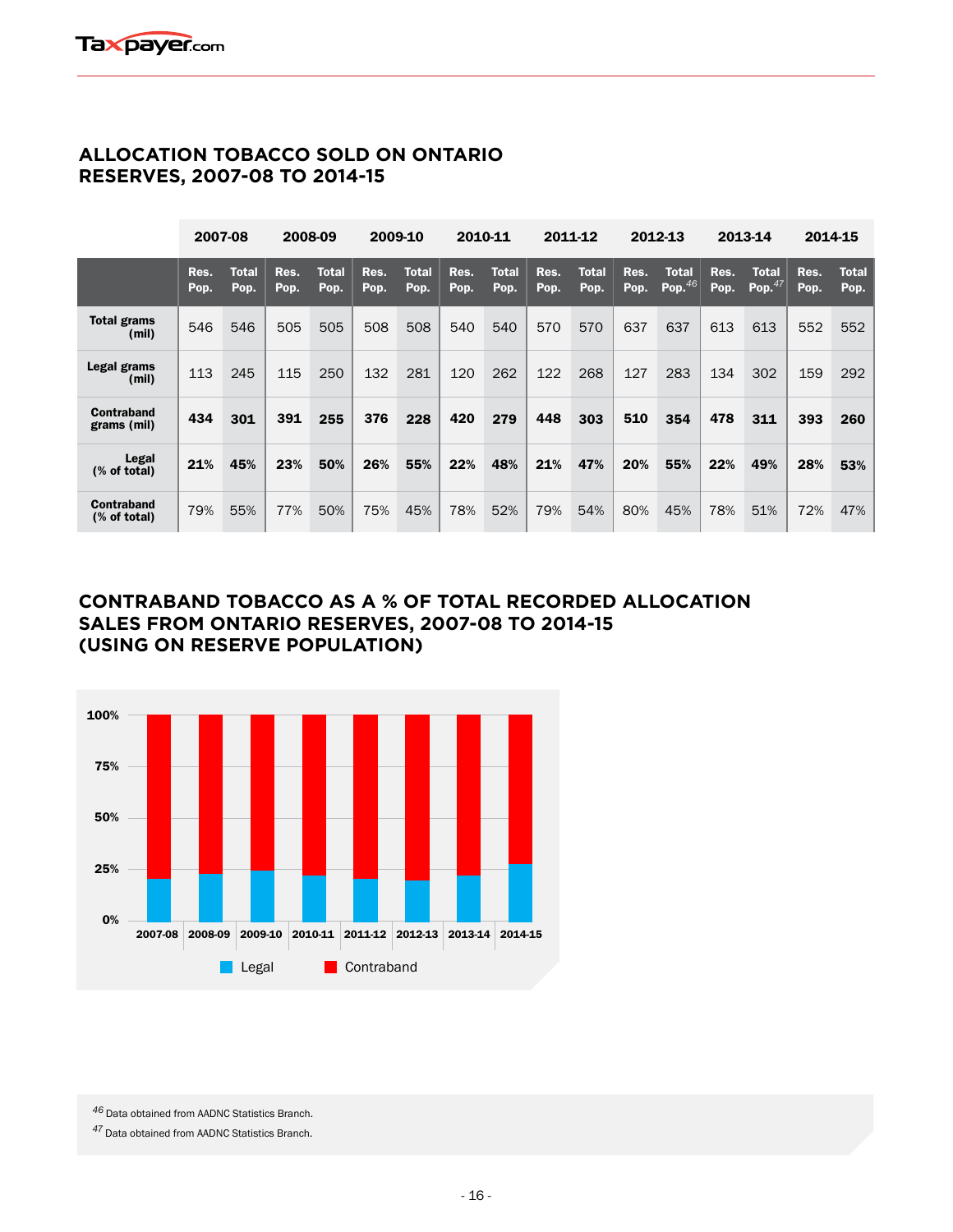#### **CONTRABAND TOBACCO AS A % OF TOTAL RECORDED ALLOCATION SALES FROM ONTARIO RESERVES, 2007-08 TO 2014-15 (USING TOTAL STATUS INDIAN POPULATION OVER 15)**



CTF Finding: Using the *on reserve population*, this report estimates that 510 million grams of tax-exempt tobacco were sold illegally on Ontario's reserves in 2012-13, 478 million grams in 2013-14, and 393 million grams in 2014-15. This represents 80%, 78% and 72% of all allocation sales from reserves for those years, respectively. These figures do not include unrecorded sales of contraband tobacco.

Using the *entire Status Indian population of Ontario* over 15, this report estimates that 311 million grams of taxexempt allocation tobacco sold from reserves was illegal in 2013-14, and 260 million grams in 2014-15. This accounts for 51% and 47% of total sales in 2013-14 and 2014-15.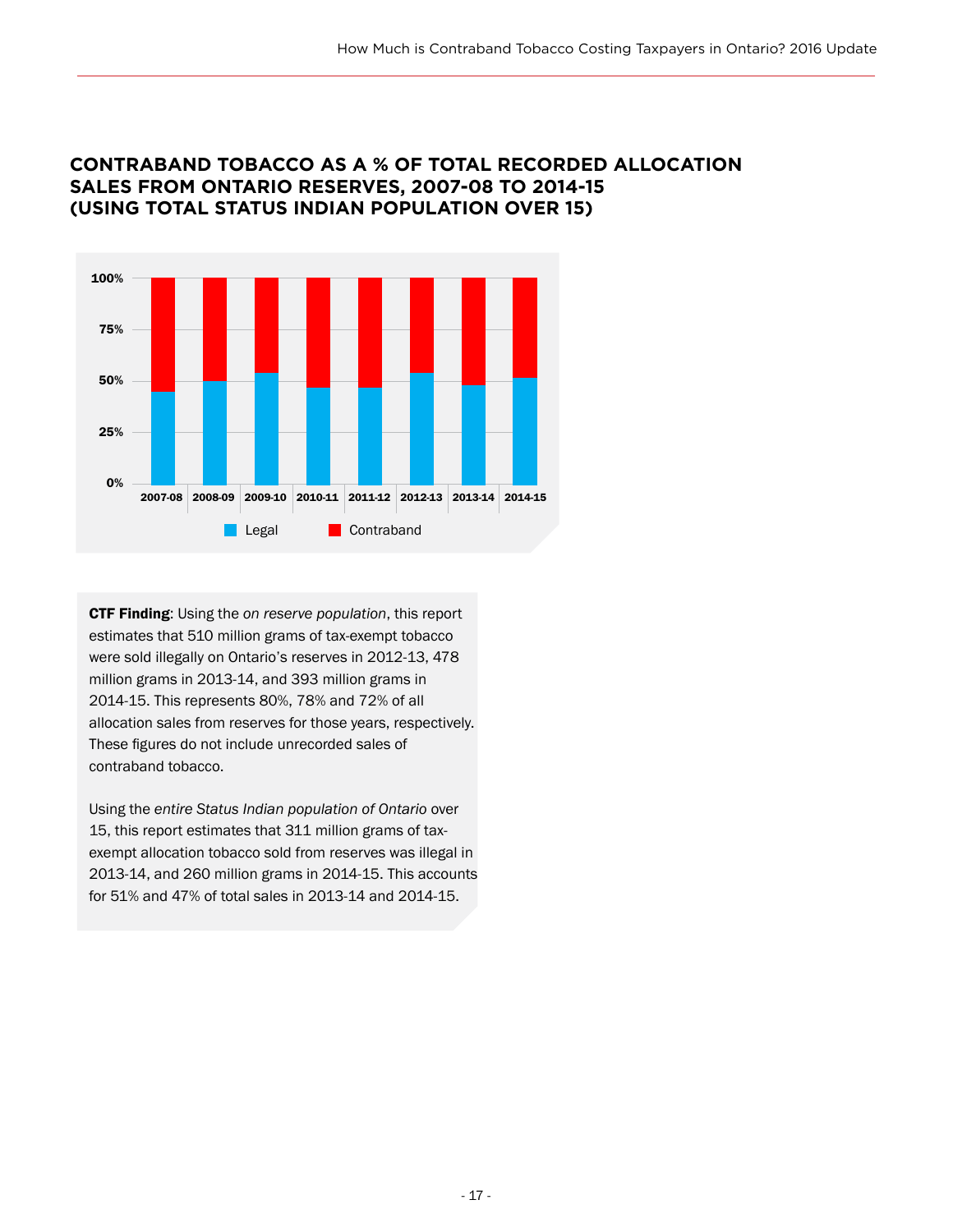# VII TAX LOSS FROM ON-RESERVE CONTRABAND ALLOCATION TOBACCO

#### **DETERMINING THE TAX LOSS FROM TAX EXEMPT CONTRABAND ALLOCATION TOBACCO SALES**

As stated previously, tobacco is taxed at \$0.10515per cigarette by the federal government. Tobacco was taxed at a rate of \$0.1235 per cigarette in Ontario in 2014, and at a rate of \$0.13975 per cigarette in 2015.Effective as of midnight of the 2016 Ontario budget, the provincial tax rate per cigarette increased to \$0.15475.*<sup>48</sup>*

And starting in 2017, Ontario will increase tobacco taxes with the rate of inflation.

The Harmonized Sales Tax (HST) of 13% is also charged on the combined price of the actual tobacco and the tobacco taxes. This constitutes a tax-on-tax.

The March 2013 average pre-tax price in Ontario per cigarette was \$0.1474.*<sup>49</sup>* The April 2014 average pre-tax price in Ontario per cigarette was \$0.1474.*<sup>50</sup>*

The October 2015 average pre-tax price in Ontario per cigarette was \$0.1695.*<sup>51</sup>*

The March 2016 average pre-tax price in Ontario per cigarette was \$0.1699.*<sup>52</sup>*

The combined federal and provincial tobacco and sales taxes added up to an estimated \$0.27765 per cigarette in 2014, to \$0.2989 per cigarette in 2015, and to \$0.31575 per cigarette in March 2016. That's \$6.94 per pack in taxes alone in 2014, \$7.47 in 2015, and \$7.89 in 2016.

Since Status Indians and Canadians at-large alike pay the federal tobacco excise tax through wholesalers, it is not a major problem from the perspective of contraband allocation tobacco. Therefore, the federal tobacco excise tax is excluded from these calculations.

### **2012-13**

OT = Ontario tobacco tax **HST** = Harmonized sales tax  $TT$  = total applicable tobacco taxes per cigarette

#### $OT + HST = TT$

OT = \$0.1235 per cigarette Ontario tobacco tax HST = 13% tax applied to (\$0.1473 average 2013 cigarette price + \$0.1235 OT) = \$0.035204

 $TT = $0.1587$  per cigarette (\$0.1991 per gram)

*<sup>48</sup>*Ontario Ministry of Finance, Tobacco Tax. April, 2016. <http://www.fin.gov.on.ca/en/tax/tt/>

*<sup>49</sup>* Non-Smokers' Rights Association, 'Cigarette prices in Canada, March 2013'. March 2013. [http://www.nsra-adnf.ca/cms/file/files/130321\\_map\\_and\\_table.pdf](http://www.nsra-adnf.ca/cms/file/files/130321_map_and_table.pdf )

*<sup>50</sup>* Non-Smokers' Rights Association, 'Cigarette prices in Canada, April 2014'. April 2014. [http://www.nsra-adnf.ca/cms/file/files/140401\\_map\\_and\\_table.pdf](http://www.nsra-adnf.ca/cms/file/files/140401_map_and_table.pdf) *<sup>51</sup>* Non-Smokers' Rights Association, 'Cigarette prices in Canada, October 2015'. October 2015. [http://www.nsra-adnf.ca/cms/file/files/151028\\_map\\_and\\_table.pdf](http://www.nsra-adnf.ca/cms/file/files/151028_map_and_table.pdf)

*<sup>52</sup>* Non-Smokers' Rights Association, 'Cigarette prices in Canada, March 2016'. March 2016. [http://www.nsra-adnf.ca/cms/file/files/160322\\_map\\_and\\_table.pdf](http://www.nsra-adnf.ca/cms/file/files/160322_map_and_table.pdf)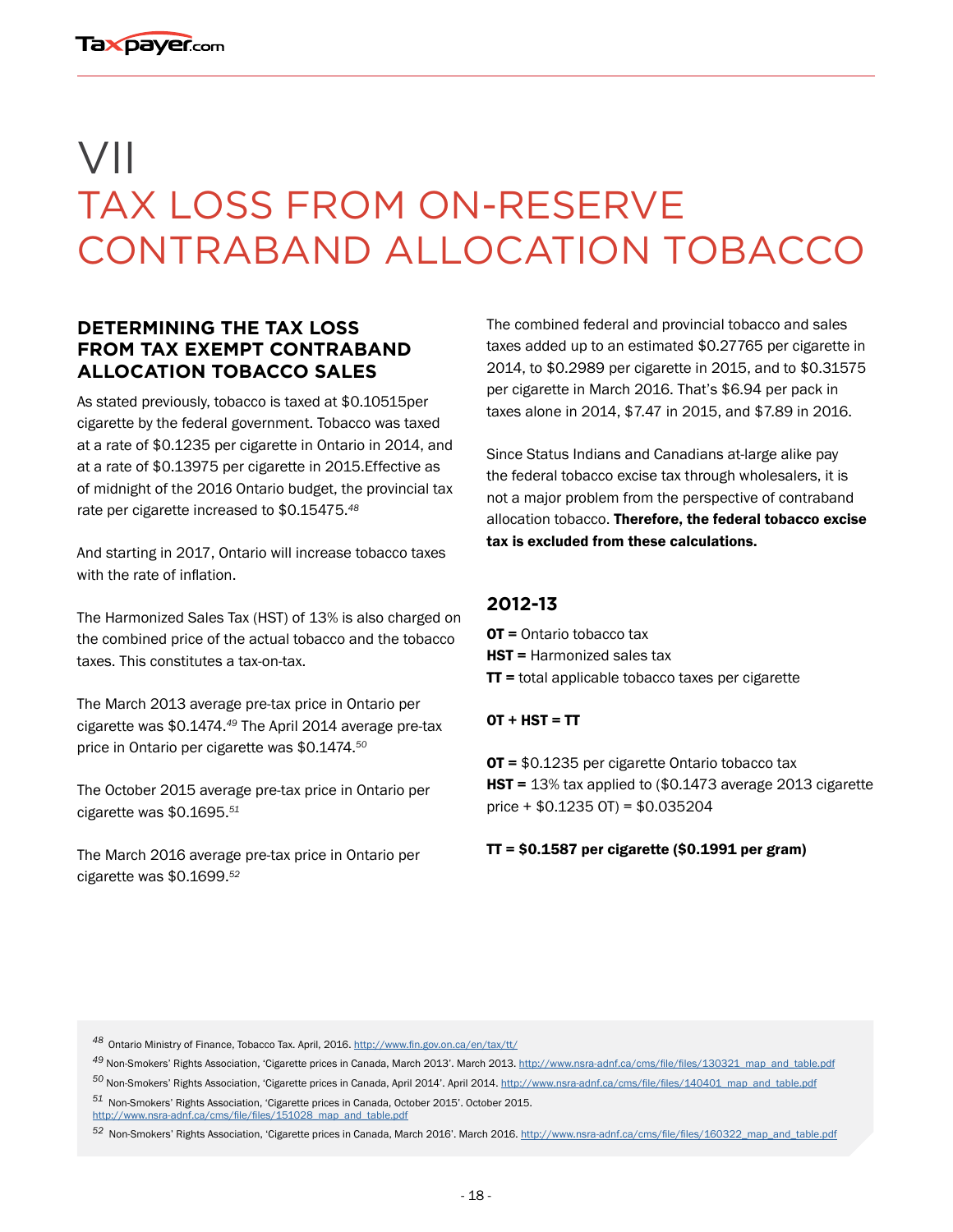### **2013-14**

OT = \$0.1235 per cigarette Ontario tobacco tax HST = 13% tax applied to (\$0.1474 average 2014 cigarette price + \$0.1235 OT) = \$0.035217

 $TT = $0.1587$  per cigarette (\$0.1991 per gram)

### **2014-15**

OT = \$0.13975 per cigarette Ontario tobacco tax HST = 13% tax applied to (\$0.1695 average 2015 cigarette price + \$0.13975 OT) = \$0.0402

 $TT = $0.18$  per cigarette (\$0.2258 per gram)

### **2015-16**

OT = \$0.15475 per cigarette Ontario tobacco tax HST = 13% tax applied to (\$0.1699 average 2016 cigarette price  $+$  \$0.15475 OT) = \$0.00422

#### TT = \$0.1969 per cigarette (\$0.2471 per gram)

With the data above it is relatively straightforward to estimate the cost of tax evasion from recorded, on-reserve contraband allocation tobacco sales in Ontario.

### **2013-14**

C = contraband tobacco sold on Ontario reserves

 $TT =$  total tobacco tax per gram

 $E =$  total tax evasion from tax-exempt contraband allocation tobacco on-reserve

#### $C * TT = E$

 $C = 478$  million grams are illegally sold as contraband (2013-14, using on-reserve population)  $TT = $0.1991$  per gram (2013-14)

 $E = $95.2$  million per year lost in tax evasion from onreserve contraband allocation tobacco (2013-14)

#### **2014-15**

C = 393 million grams are illegally sold as contraband (2014-15, using on-reserve population)

 $TT = $0.2258$  per gram (2014-15)

 $E = $88.7$  million per year lost in tax evasion from onreserve contraband allocation tobacco (2014-15)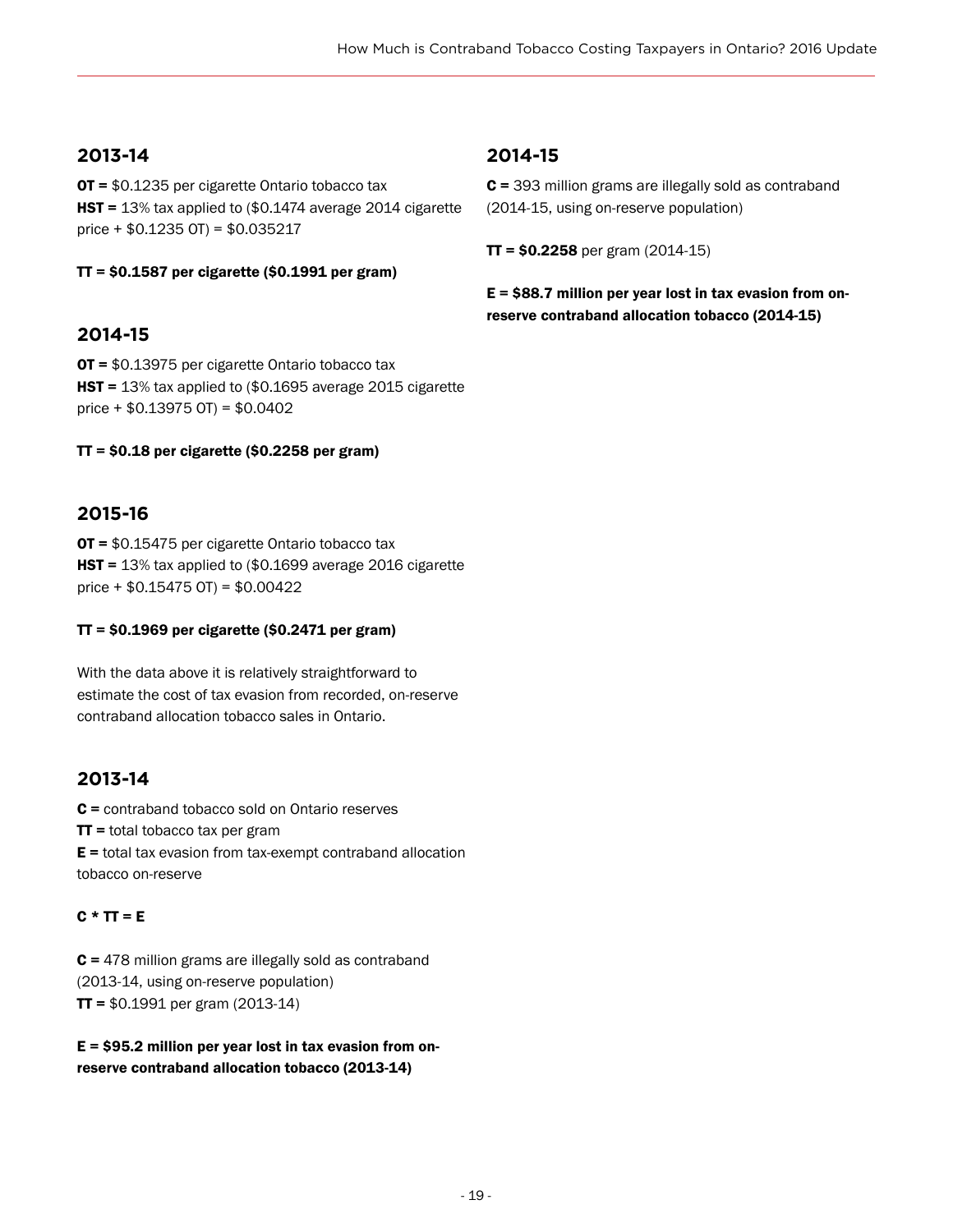#### **Tax loss to both federal and Ontario governments from tax-exempt contraband tobacco sales on Ontario reserves, 2007-08 to 2014-15 (using on-reserve population)**



Source: Canadian Taxpayers Federation, 2016 with data from Ontario Ministry of Finance, 'Exempt Tobacco Sales on aboriginal reserves in Ontario, 2012-2014' released under the Freedom of Information (FOI) Act

### **Tax loss to both federal and Ontario governments from tax-exempt contraband tobacco sales on Ontario reserves, 2007-08 to 2014-15 (using total Status Indian population over 15)**



Source: Canadian Taxpayers Federation, 2016 with data from Ontario Ministry of Finance, 'Exempt Tobacco Sales on aboriginal reserves in Ontario, 2012-2014' released under the Freedom of Information (FOI) Act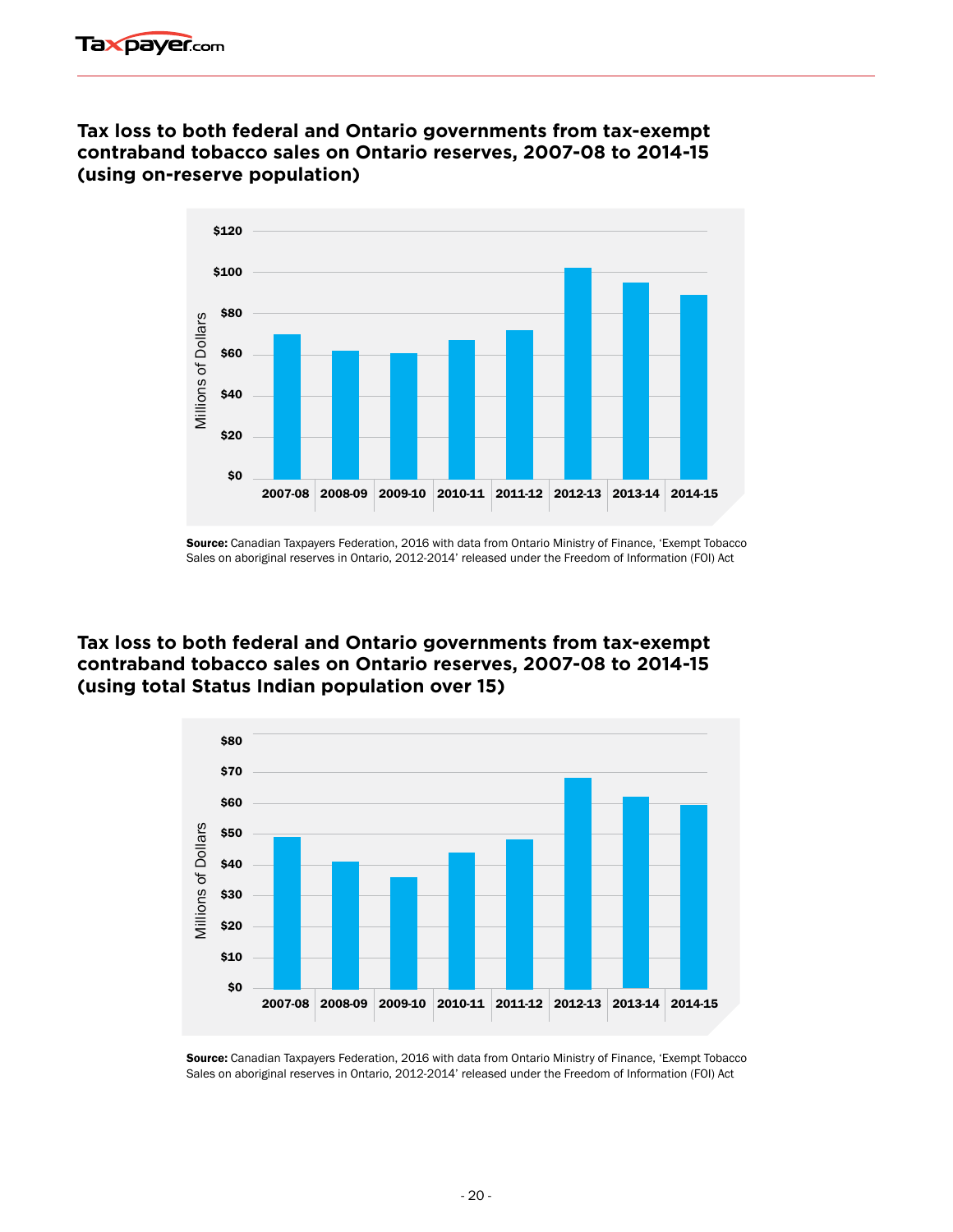#### **Tax loss to both federal and Ontario governments from allocation tobacco sales on Ontario reserves, 2007-08 to 2013-14***<sup>53</sup>*

|                                 | 2007-08 |                      |      | 2008-09              |      | 2009-10              | 2010-11 |                      |      | 2011-12              |       | 2012-13              |      | 2013-14              |      | 2014-15              |
|---------------------------------|---------|----------------------|------|----------------------|------|----------------------|---------|----------------------|------|----------------------|-------|----------------------|------|----------------------|------|----------------------|
| <b>Millions of \$</b>           | Res.    | <b>Total</b><br>Pop. | Res. | <b>Total</b><br>Pop. | Res. | <b>Total</b><br>Pop. | Res.    | <b>Total</b><br>Pop. | Res. | <b>Total</b><br>Pop. | Res.  | <b>Total</b><br>Pop. | Res. | <b>Total</b><br>Pop. | Res. | <b>Total</b><br>Pop. |
| <b>Total</b>                    | \$88    | \$88                 | \$81 | \$81                 | \$81 | \$81                 | \$86    | \$86                 | \$91 | \$91                 | \$127 | \$127                |      | \$122 \$122          |      | $$125$ $$125$        |
| Legal                           | \$18    | \$40                 | \$18 | \$40                 | \$21 | \$45                 | \$19    | \$42                 | \$20 | \$43                 | \$25  | \$59                 | \$27 | \$60                 | \$36 | \$66                 |
| Contraband<br><b>Allocation</b> | \$70    | \$49                 | \$62 | \$41                 | \$60 | \$36                 | \$67    | \$44                 | \$72 | \$48                 | \$102 | \$68                 | \$95 | \$62                 | \$89 | \$59                 |

CTF Finding: Using the on-reserve population, the sale of tax-exempt contraband allocation tobacco on Ontario reserves has created an estimated tax hole to the federal government of \$617 million over the last eight years, averaging \$77.1 million per year and peaking at \$102 million in 2012-13.

Importantly, this does not include the lost tax revenue from the sale of non-allocation contraband tobacco sales.

Using the *total Status Indian population over 15* in these calculations, a tax hole of \$407 million has been created by the sale of contraband allocation tobacco over the last eight years, and \$59 million in 2014-15.

*<sup>53</sup>*Figures may not add up due to rounding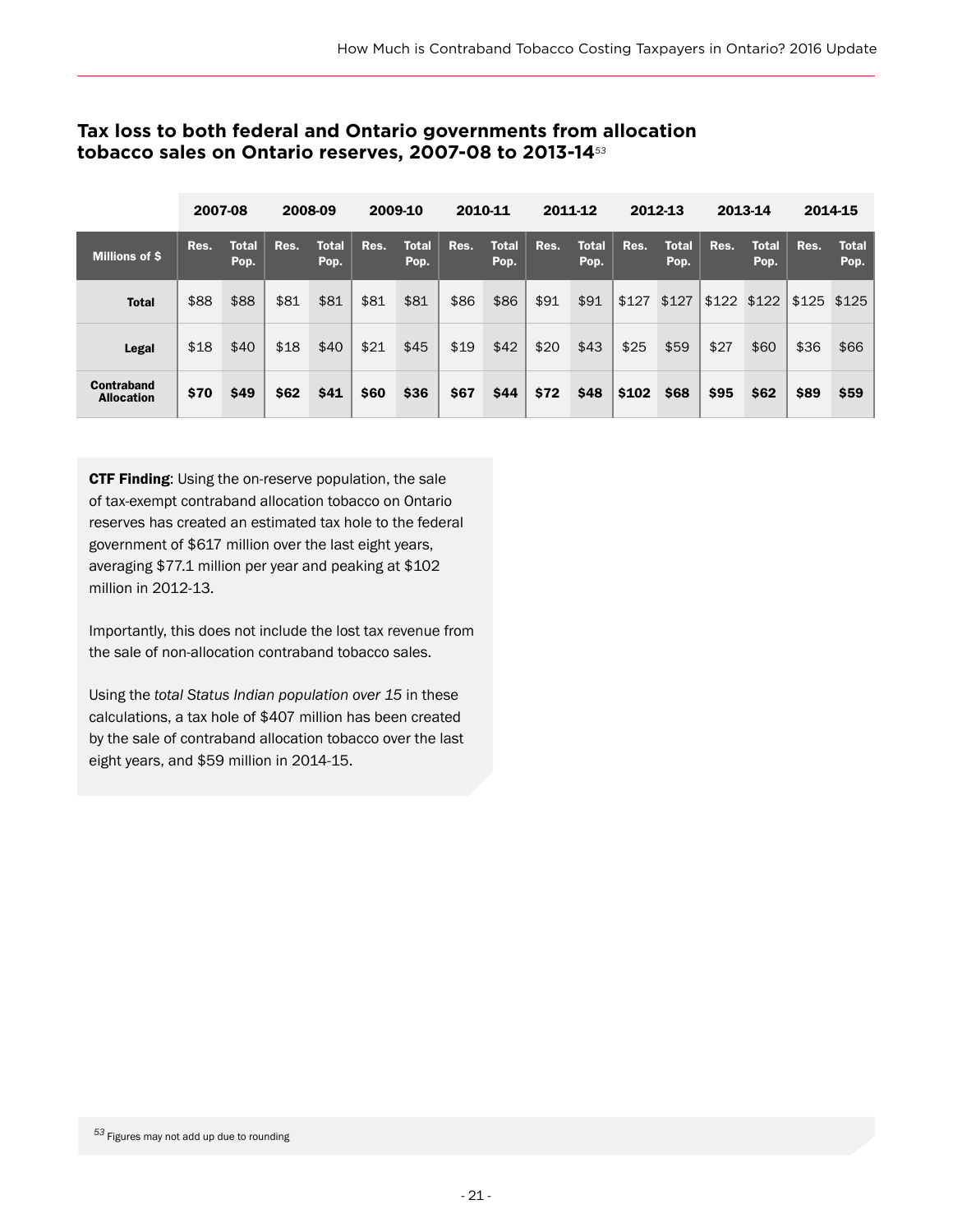# VIII TOTAL TAX EVASION FROM CONTRABAND TOBACCO IN ONTARIO

#### **SCOPE OF THE CONTRABAND TOBACCO TRADE**

To this point, this report has examined only one element of the contraband tobacco trade, namely the cigarette allocation system and the amount of contraband contained within that one sphere of the overall contraband problem. As noted in the introduction, there are several other elements of contraband tobacco trade.

Assessing the size and scope of the overall contraband tobacco trade is a task dominated by estimates and proxies. One important, but incomplete proxy is the amount of contraband tobacco seized annually by authorities.

According to a 2011 report by the *Fraser Institute*, the volume of contraband tobacco seized in Canada increased significantly between 2001 and 2009.*<sup>54</sup>* In a 2009 study by the Canadian Tobacco Manufacturers Council estimated that 48.6% of cigarettes purchased in Ontario were illegal.*<sup>55</sup>*

In 2011, the most recent year reported, the RCMP seized approximately 598,000 cartons/unmarked bags of illegal cigarettes, 38,000 kilograms of fine cut tobacco, and 1.2 million illegal cigars, Canada-wide.*<sup>56</sup>*

#### **RCMP CIGARETTE SEISURES - 1994 TO 2011**



Contraband tobacco is not just the dominion of smugglers and thieves, however, and it cannot be accurately estimated by the proxy of seizures.

The *National Coalition Against Contraband Tobacco* estimated in 2015 that one in three cigarettes was contraband.*<sup>57</sup>*In November 2014, 40% of cigarettes purchased within the most recent four weeks were contraband,*<sup>58</sup>* making Ontario ground zero for contraband tobacco.

- *<sup>54</sup>*Gabler, Nachum."Combating the Contraband Tobacco Trade in Canada." Fraser Institute. December 2011. <http://www.fraserinstitute.org/research-news/display.aspx?id=2147483963>
- *<sup>55</sup>* Benzie, Robert and Brennan, Richard."\$2 billion in tax revenue up in smoke." November 15, 2009. The Toronto Star. <http://www.thestar.com/news/investigations/article/726038---2-billion-in-tax-revenue-up-in-smoke>
- *<sup>56</sup>* RCMP.2011 Contraband Tobacco Statistics[.http://www.rcmp-grc.gc.ca/ce-da/tobac-tabac/stats-eng.htm](http://www.rcmp-grc.gc.ca/ce-da/tobac-tabac/stats-eng.htm).
- *<sup>57</sup>* National Coalition Against Contraband Tobacco, 'Illegal Cigarettes Remain the Defining Tobacco Control Problem in Ontario'. February 26, 2015. [http://stopcontrabandtobacco.ca/2015/02/illegal-cigarettes-remain-the-defining-tobacco-control-problem-in-ontario/?lang=fr](http://stopcontrabandtobacco.ca/2015/02/illegal-cigarettes-remain-the-defining-tobacco-control-probl)
- *<sup>58</sup>* National Coalition Against Contraband Tobacco, 'Contraband Tobacco Monitoring Survey Results, October 2013 October 2014'. November 28, 2014. [http://stopcontrabandtobacco.ca/wp-content/uploads/2012/02/NCACT\\_CONTRABANDMONITOR\\_2014-11\\_ONTARIO\\_ForPR.pdf](http://stopcontrabandtobacco.ca/wp-content/uploads/2012/02/NCACT_CONTRABANDMONITOR_2014-11_ONTARIO_F)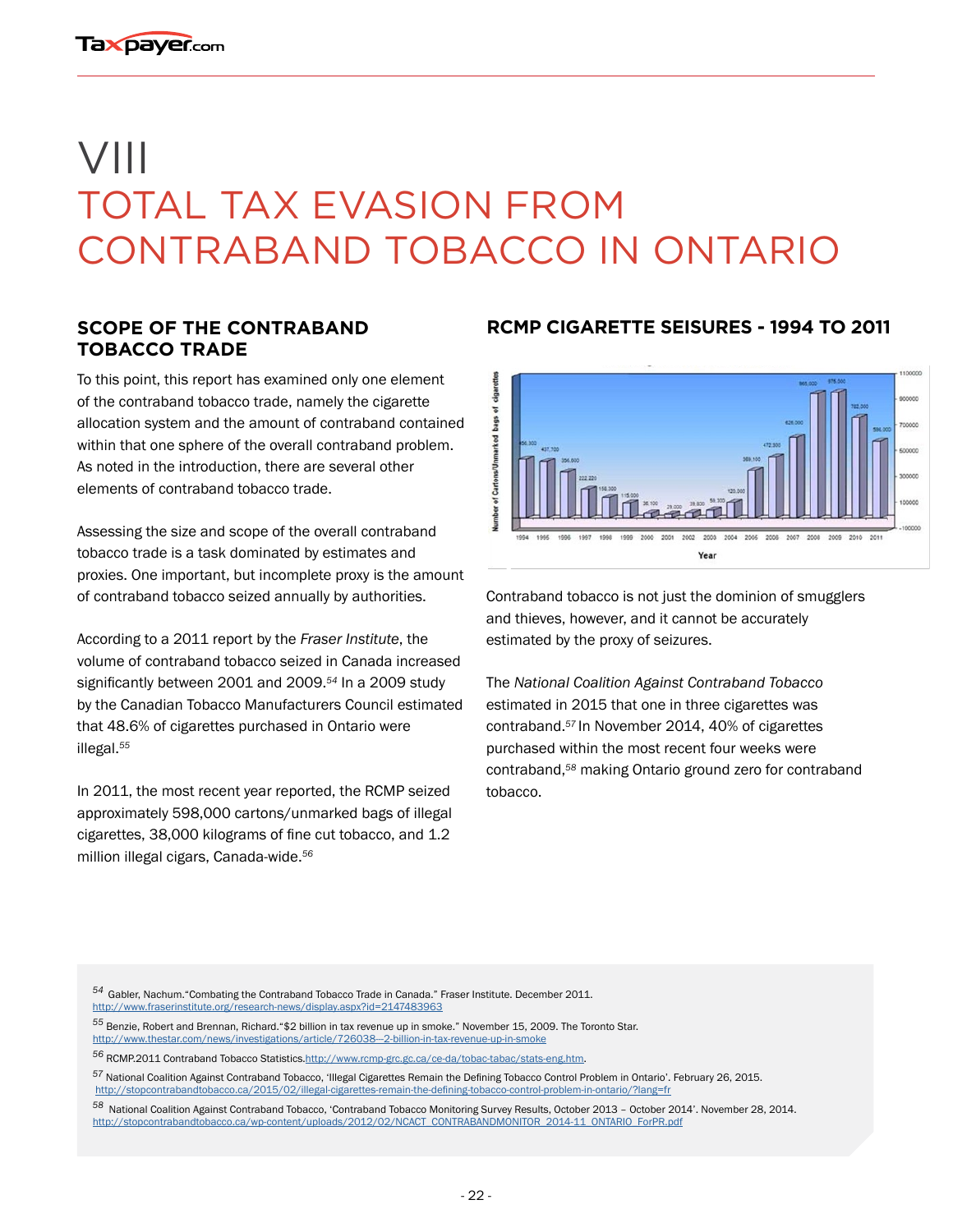#### **DETERMINING THE** *TOTAL* **TAX LOSS FROM CONTRABAND TOBACCO IN ONTARIO**

Estimates of the total scope of the contraband tobacco trade in Ontario and Calgary vary. As previously noted, a 2009 study by the *Canadian Tobacco Manufacturers Council* estimated that 48.6% of cigarettes purchased in Ontario were illegal.*<sup>59</sup>* The *National Coalition Against Contraband Tobacco* estimated in 2015 that one in three cigarettes was contraband,*<sup>60</sup>* and in November 2014, 40% of cigarettes purchased within the most recent four weeks were contraband.*<sup>61</sup>*

This figures provide a range in which to estimate the *total* tax evasion from contraband tobacco in Ontario. Using a high estimate of 48.6% and a low of 33.3%, this report uses the formulas below to extrapolate the *total* cost of tobacco tax evasion in Ontario.

In the calculations on the amount of tax loss due to contraband within the cigarette allocation system on reserve, we removed the federal excise tax. Because allocation cigarette contraband is only a small portion of the overall contraband problem, we have added back in the federal excise tax as part of the total calculation in this section.*<sup>62</sup>*

O = total Ontario tobacco tax revenue

OT = Ontario tobacco tax rate

 $AX =$  approximate grams of tobacco sold in Ontario

```
0 / 0T = AX
```
## **2012-13**

 $0 = 1.14$  billion (2013) OT = \$0.1235 per gram Ontario tobacco tax

AX = 9.23 billion grams of tobacco sold in Ontario (estimate)

 $AX = 9.23$  billion grams of tobacco sold in Ontario  $TT = $0.2595^{63}$ 

 $TR = $2.6$  billionin federal and provincial total tobacco and sales tax revenue (estimate)

M1 = low estimated market share of contraband tobacco: 33.3%

M2 = high estimated market share of contraband tobacco: 48.6%

TC = between \$858 million (low) and \$1.26 billion (high) in lost tax revenue in 2012-13 to the overall contraband tobacco trade in Ontario (estimate).

#### **2013-14**

 $0 = 1.1$  billion (2014) OT = \$0.1235 per gram Ontario tobacco tax

#### AX = 8.9 billion grams of tobacco sold in Ontario (estimate)

 $AX = 8.9$  billion grams of tobacco sold in Ontario TT = \$0.28165*<sup>64</sup>*  $TR = $2.5$  billionin federal and provincial total tobacco and sales tax revenue (estimate) M1 = low estimated market share of contraband tobacco: 33.3% M2 = high estimated market share of contraband tobacco: 48.6%

*<sup>59</sup>*Benzie, Robert and Brennan, Richard."\$2 billion in tax revenue up in smoke." November 15, 2009. The Toronto Star.[http://www.thestar.com/news/](http://www.thestar.com/news/investigations/article/726038---2-billion-in-tax-revenue-up-in-smoke) [investigations/article/726038---2-billion-in-tax-revenue-up-in-smoke](http://www.thestar.com/news/investigations/article/726038---2-billion-in-tax-revenue-up-in-smoke)

*<sup>60</sup>*National Coalition Against Contraband Tobacco, 'Illegal Cigarettes Remain the Defining Tobacco Control Problem in Ontario'. February 26, 2015. [http://](http://stopcontrabandtobacco.ca/2015/02/illegal-cigarettes-remain-the-defining-tobacco-control-probl) [stopcontrabandtobacco.ca/2015/02/illegal-cigarettes-remain-the-defining-tobacco-control-problem-in-ontario/?lang=fr](http://stopcontrabandtobacco.ca/2015/02/illegal-cigarettes-remain-the-defining-tobacco-control-probl)

*<sup>61</sup>* National Coalition Against Contraband Tobacco, 'Contraband Tobacco Monitoring Survey Results, October 2013 – October 2014'. November 28, 2014. [http://](http://stopcontrabandtobacco.ca/wp-content/uploads/2012/02/NCACT_CONTRABANDMONITOR_2014-11_ONTARIO_F) [stopcontrabandtobacco.ca/wp-content/uploads/2012/02/NCACT\\_CONTRABANDMONITOR\\_2014-11\\_ONTARIO\\_ForPR.pdf](http://stopcontrabandtobacco.ca/wp-content/uploads/2012/02/NCACT_CONTRABANDMONITOR_2014-11_ONTARIO_F)

*<sup>62</sup>* For calculations showing the inclusion of the federal excise tax, see Appendix A.

*<sup>63</sup>* For calculations showing excise tax and HST see Appendix A

*<sup>64</sup>* For calculations showing excise tax and HST see Appendix A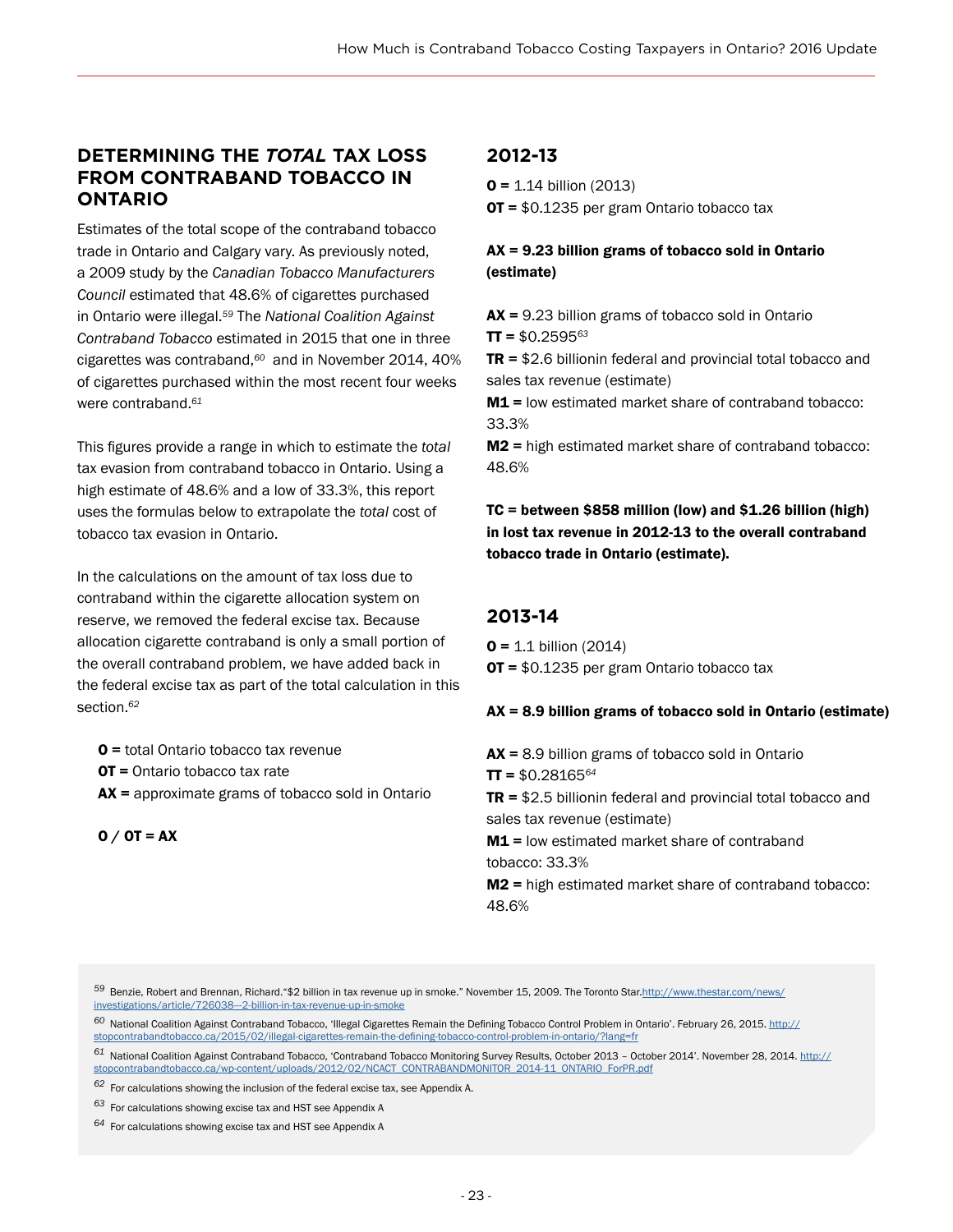

TC = between \$825 million (low) and \$1.22 billion (high) in lost tax revenue in 2013-14 to the overall contraband tobacco trade in Ontario (estimate).

#### **2014-15**

O = 1.16 billion (2015)*<sup>65</sup>* OT = \$0.13975 per gram Ontario tobacco tax

AX = 8.3 billion grams of tobacco sold in Ontario (estimate)

AX = approximate grams of tobacco sold in Ontario

 $TT$  = total tobacco taxes per gram(including sales taxes)

 $TR =$  total tobacco and sales tax revenue (federal and provincial) in Ontario

M1 = low estimated market share of contraband tobacco in Ontario

M2 = high estimated market share of contraband tobacco in Ontario

TC = total tax evasion from contraband tobacco in Ontario

#### $(AX * TT = TR) * M = TC$

 $AX = 8.3$  billion grams of tobacco sold in Ontario TT = \$0.3039*<sup>66</sup>*

 $TR = $2.52$  billion in federal and provincial total tobacco and sales tax revenue (estimate)

M1 = low estimated market share of contraband tobacco: 33.3%

M2 = high estimated market share of contraband tobacco: 48.6%

 $TC = between $832.6 million (low) and $1.22 billion$ (high) in lost tax revenue in 2014-15 to the overall contraband tobacco trade in Ontario (estimate).

**CTF Finding:** Using established estimates of the market share of the contraband tobacco trade in Ontario, this report estimates that between \$832.6 million and \$1.22 billion was lost in tax revenue to both the federal and Ontario governments in 2014-15.

*<sup>65</sup>*Public Accounts of Ontario, Volume 1 – Ministry Statements and Schedules, 2014-2015. [http://www.fin.gov.on.ca/en/budget/paccts/2015/15\\_vol1.pdf](http://www.fin.gov.on.ca/en/budget/paccts/2015/15_vol1.pdf)

*<sup>66</sup>*For calculations showing excise tax and HST see Appendix A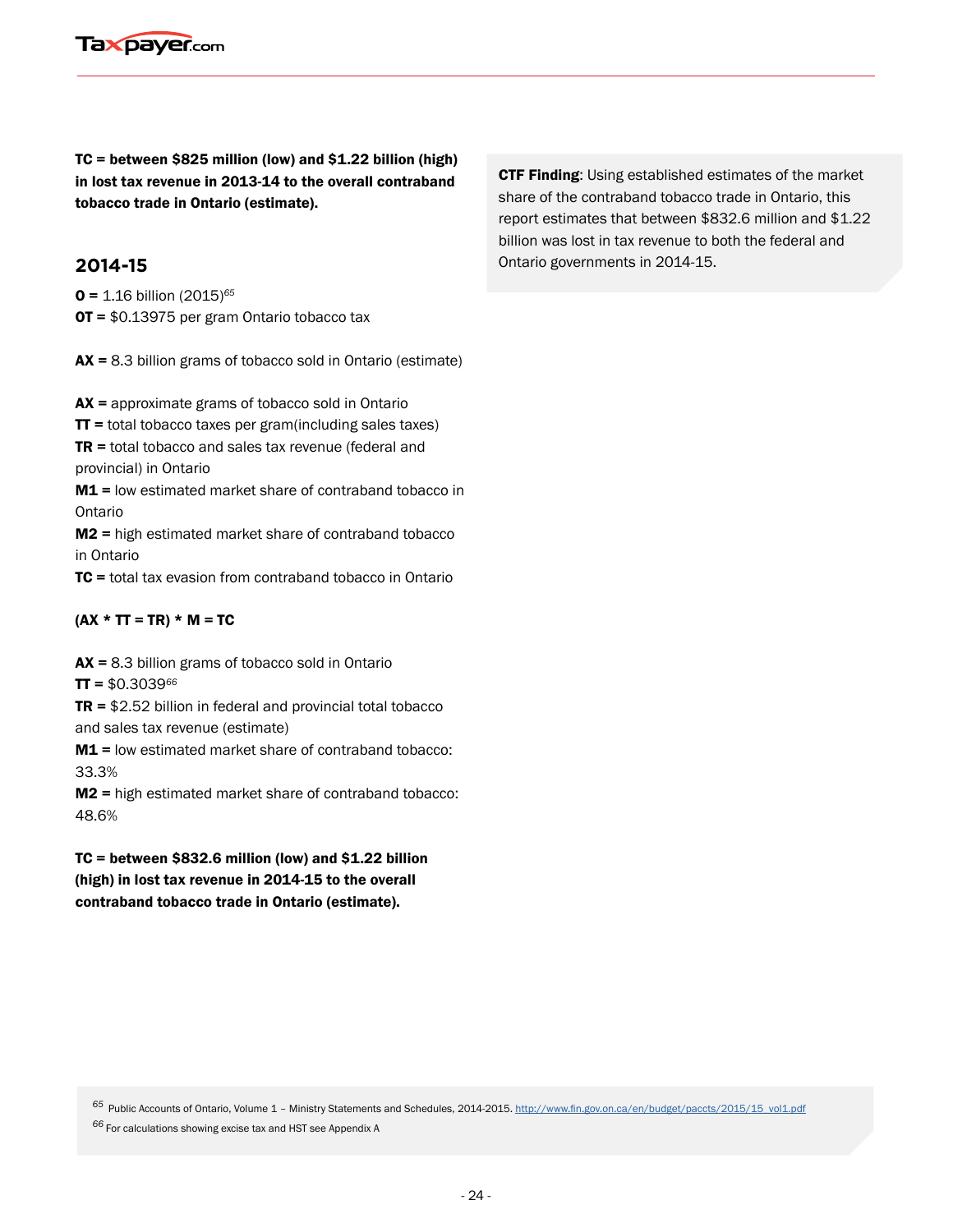# IX PLAIN PACKAGING AND CONTRABAND TOBACCO

#### **WHAT IS PLAIN PACKAGING**

In 2012, Australia mandated plain packaging for tobacco, which required the removal of all branding, colours, imaging, corporate logos and trademarks from tobacco packaging. Manufacturers are only permitted to print the brand name in a mandated size and font on the pack, in addition to health warnings.

Currently Australia is the only country mandating plain packaging, although the Singapore government recently announced a public consultation on the issue.*<sup>67</sup>* In Canada, public health officials developed proposals for plain packaging in 1994 and a parliamentary committee reviewed the issue and recommended further research.*<sup>68</sup>* The Liberal party also promised to force plain packaging in their 88-page campaign platform during the 2015 federal election.*<sup>69</sup>*

#### **PLAIN PACKAGING & SMOKING RATES**

The purpose of plain packaging is to reduce smoking rates, but evidence from three years of plain packaging in Australia reveals that this policy is not effective.

While smoking in Australia has declined, the evidence shows that this decline is part of a long-term downward trend and is not necessarily correlated to the advent of plain packaging. Further, since the implementation of plain packaging, the pace of the decline in smoking has in fact slowed.*<sup>70</sup>*

For adolescents, the data suggest that the rate of smoking has not declined since the introduction of plain packaging, but instead has increased from 2.5% to 3.4% between 2010 and 2013 for 12 to 17 year olds. Although this increase is not necessarily related to plain packaging, it clearly does not substantiate claims about the effect of plain packaging on reducing smoking rates among minors.*<sup>71</sup>*

#### **PLAIN PACKAGING AND CONTRABAND TOBACCO**

Australia is faced with a contraband and counterfeit tobacco problem. Illegal tobacco in Australia is mainly brought into the country from overseas markets without the payment of excise duties. The illicit tobacco is sold at lower prices than Australian cigarettes, avoiding excise obligations. Like in Canada, illegal tobacco in Australia fuels organized crime.

A series of KPMG reports on contraband tobacco in Australia reveal that the size of the contraband market has grown since the introduction of plain packaging.

- *<sup>67</sup>*Singapore Government Tobacco Public Consultation - [http://www.hpb.gov.sg/HOPFormWeb/getApp.do?appCode=71297&appName=Tobacco%20Public%20](http://www.hpb.gov.sg/HOPFormWeb/getApp.do?appCode=71297&appName=Tobacco%20Public%20Consultation%20D) [Consultation%20Dec%202015&tempId=Event&tempCode=20](http://www.hpb.gov.sg/HOPFormWeb/getApp.do?appCode=71297&appName=Tobacco%20Public%20Consultation%20D)
- *<sup>68</sup>* Standing Committee on Health, House of Commons, May 4, 1994.[http://www.smoke-free.ca/plain-packaging/documents/1994/industryresponse-1994](http://www.smoke-free.ca/plain-packaging/documents/1994/industryresponse-1994-canada/Smrm97c00-HIlls) [canada/Smrm97c00-HIlls.pdf](http://www.smoke-free.ca/plain-packaging/documents/1994/industryresponse-1994-canada/Smrm97c00-HIlls)
- *<sup>69</sup>* Globe and Mail, "Liberal pledge to demand plain cigarette packaging draws cheers", October 30, 2015[.http://www.theglobeandmail.com/news/politics/liberal](http://www.theglobeandmail.com/news/politics/liberal-pledge-to-demand-plain-cigarette-packaging-draw)pledge-to-demand-plain-cigarette-packaging-draws-cheers/article27
- *<sup>70</sup>* Institute for Policy Evaluation Three Years of Plain Packaging for Tobacco Products in Australia, December 1, 2015[.http://www.ipe-saarland.de/app/](http://www.ipe-saarland.de/app/download/10021513394/IPE+Study+3rd+Anniversary+PlainPackaging.pdf?t=1) [download/10021513394/IPE+Study+3rd+Anniversary+PlainPackaging.pdf?t=1448906278](http://www.ipe-saarland.de/app/download/10021513394/IPE+Study+3rd+Anniversary+PlainPackaging.pdf?t=1)
- *<sup>71</sup>* Institute for Policy Evaluation Three Years of Plain Packaging for Tobacco Products in Australia, December 1, 2015.[http://www.ipe-saarland.de/app/](http://www.ipe-saarland.de/app/download/10021513394/IPE+Study+3rd+Anniversary+PlainPackaging.pdf?t=1) [download/10021513394/IPE+Study+3rd+Anniversary+PlainPackaging.pdf?t=1448906278](http://www.ipe-saarland.de/app/download/10021513394/IPE+Study+3rd+Anniversary+PlainPackaging.pdf?t=1)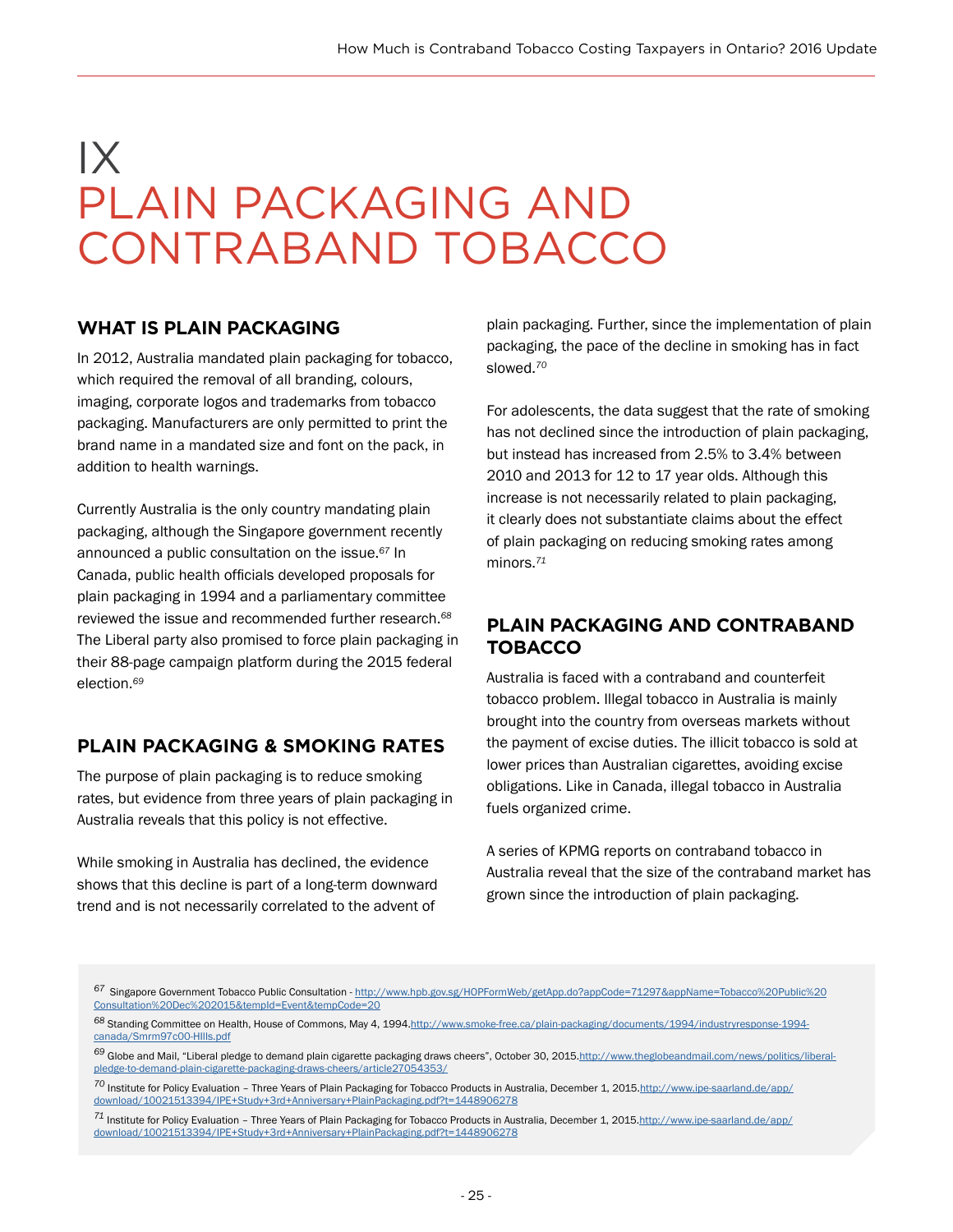

#### **CONSUMPTION OF ILLICIT TOBACCO IN AUSTRALIA BY CATEGORY AND AS A PERCENTAGE OF OVERALL CONSUMPTION, 2007-14***<sup>72</sup>*

KPMG found that in 2014, consumption of illicit tobacco in Australia was estimated to be 14.5% of total tobacco consumption, which is 1 percentage point higher than in 2013 and is the highest level of illicit consumption recorded.

## **ILLICIT TOBACCO CONSUMPTION IN AUSTRALIA AS A PROPORTION OF TOTAL CONSUMPTION***<sup>73</sup>*

Plain packaging makes counterfeiting easier, and can fuel the contraband tobacco problem in Canada. Given the extent of the contraband problem in Canada, particularly in provinces like Ontario, and given that the data shows no link strong between plain packaging and smoking rates, Canada should think twice before implementing a plain packaging policy.



*<sup>72</sup>*KPMG – Illicit tobacco in Australia, 2014 Full Year Report, 30 March, 2015 - [http://www.pmi.com/eng/media\\_center/media\\_kit/Documents/KPMG%20](http://www.pmi.com/eng/media_center/media_kit/Documents/KPMG%20Report%20FY%202014%20-%20Illicit%20to) [Report%20FY%202014%20-%20Illicit%20tobacco%20in%20Australia.pdf](http://www.pmi.com/eng/media_center/media_kit/Documents/KPMG%20Report%20FY%202014%20-%20Illicit%20to)

73 KPMG – Illicit tobacco in Australia, 2014 Full Year Report, 30 March, 2015 - [http://www.pmi.com/eng/media\\_center/media\\_kit/Documents/KPMG%20](http://www.pmi.com/eng/media_center/media_kit/Documents/KPMG%20Report%20FY%202014%20-%20Illicit%20to)<br>Report%20FY%202014%20-%20Illicit%20tobacco%20in%20Australia.pdf Report%20FY%202014%20-%20Illicit%20tobacco%20in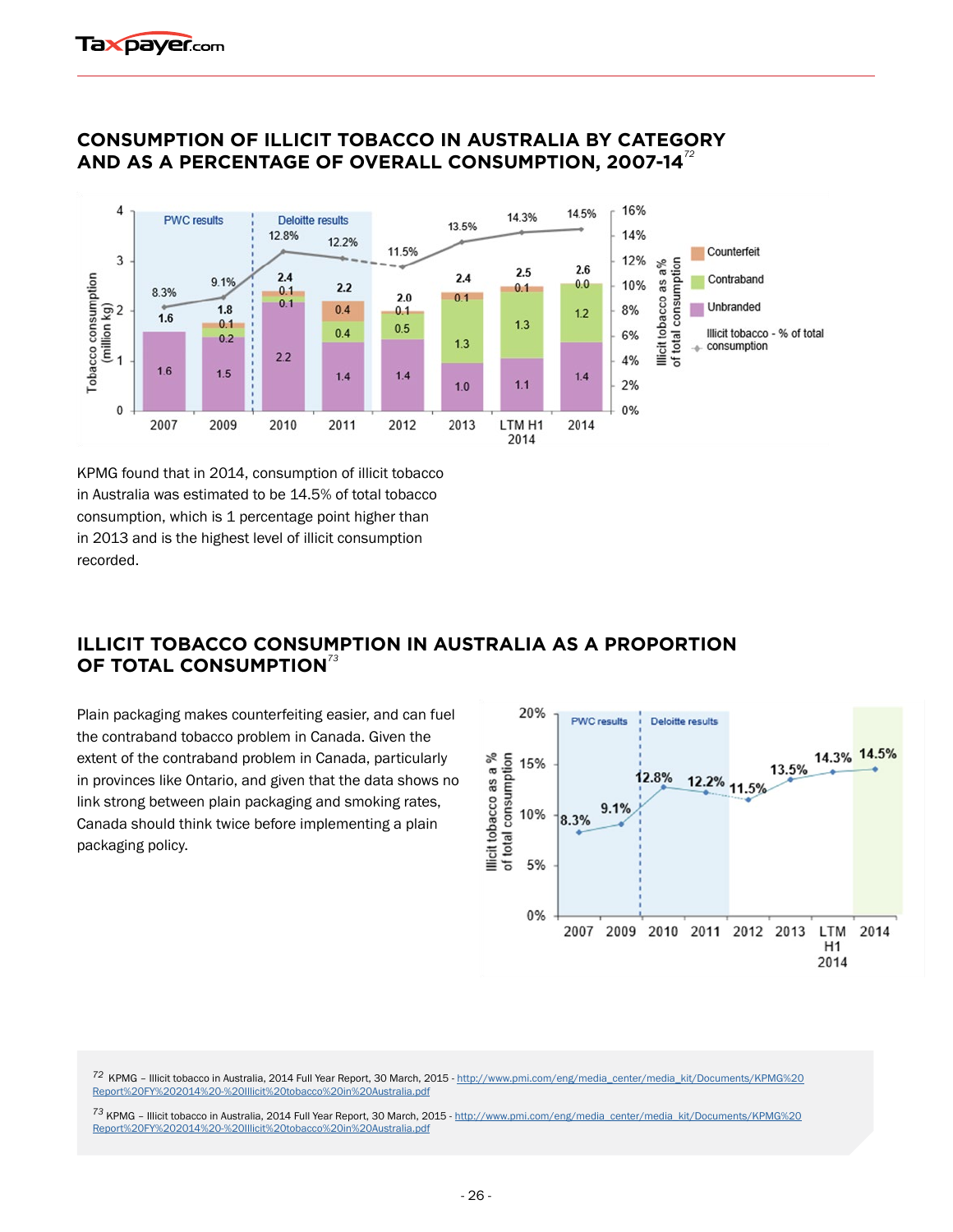# X CONCLUSION AND RECOMMENDATIONS

Increased law enforcement by the authorities is a critical component of fighting the contraband tobacco trade in Canada, but even unlimited police resources will be unable to break the industry unless the fundamental incentives that create this black market are altered.

One of the simplest steps to fight contraband tobacco is to reduce the number of allocation cigarettes. As this report has made clear, unmarked allocation tobacco is being sold in large volumes to non-Status Indians. In 2014-15, between 47% and 72% of all reported sales of tax-exempt allocation tobacco on Ontario aboriginal reserves were made illegally to people who were not Status Indians. A generous reduction of the allocation amount would do much to reduce illegal sales. A simple first step would be to reduce the allocation amount by half, and the conduct a follow-up investigation, much like this one, to determine if further reductions are necessary.

This report and the CTF recognize that aboriginals have historic treaties signed in good faith with the Crown, which must be respected; nonetheless it is unacceptable that laws *intended* to maintain the sovereignty of aboriginals are abused by allowing Canadians without Indian Status to enjoy the fruits of such treaties. While many merchants dealing with contraband tobacco claim that their industry is legitimate because of the longstanding and historic aboriginal tobacco trade, they are in fact breaking treaties and the law.

Section 87 of the *Indian Act* and treaties granting tax-exempt status are clear that such status does not apply to Canadians who are not Status Indians doing business with them. By reinterpreting the law and treaties in such a fashion, illegal smoke shacks undercut law-abiding merchants, farmers and smokers, and they undermine anti-smoking initiatives and the rule of law itself.